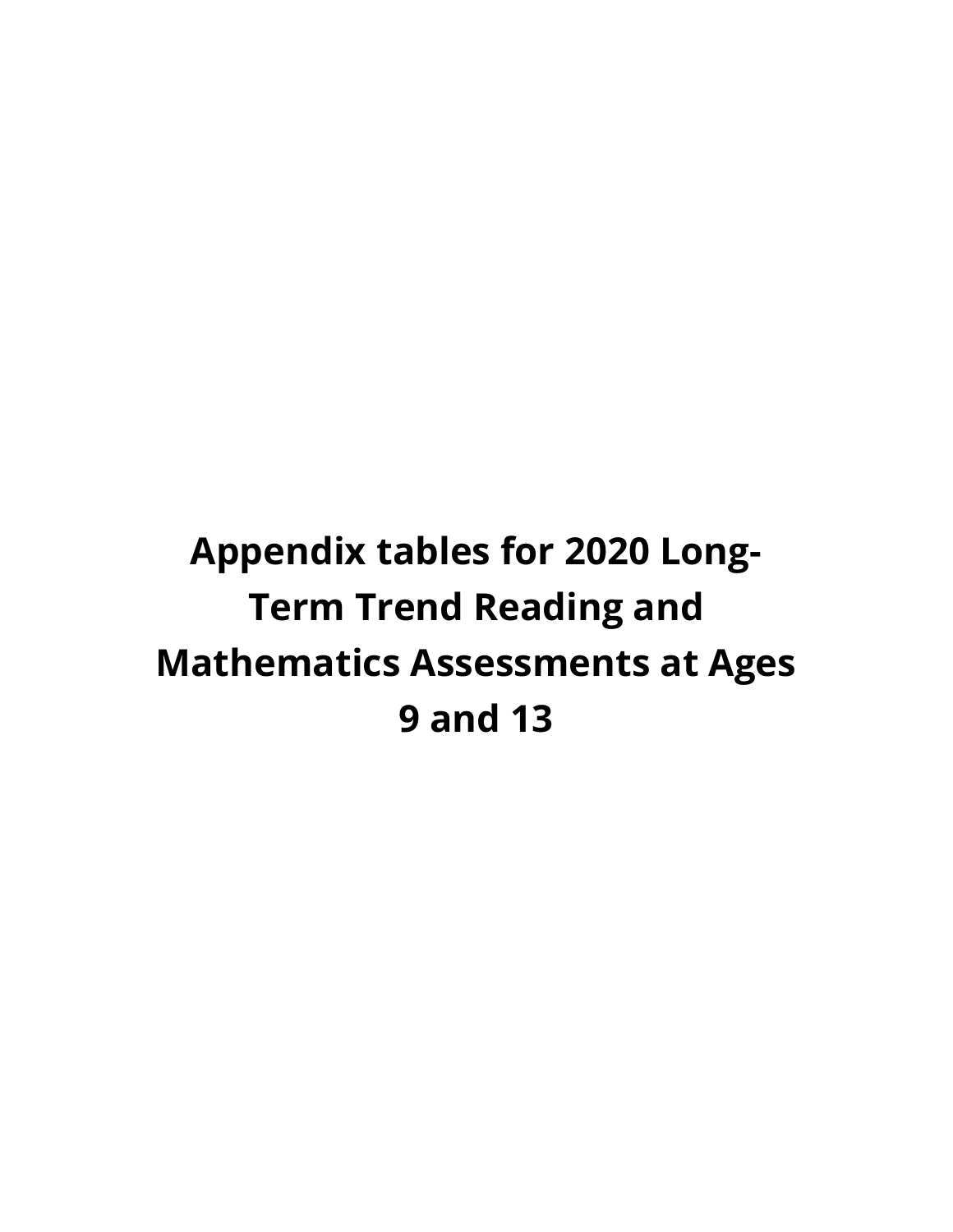**2020 Long-Term Trend Reading and Mathematics Assessments at Ages 9 and 13: Summary Data Tables for National Sample Sizes, Participation Rates, Proportions of SD and EL Students Identified, Accommodation Types, Demographics, and Performance Results** 

# **Table of Contents**

[Student sample sizes and target populations in NAEP long-term trend reading and mathematics, by subject and age group: 2020 .......1](#page-2-0)

[School and student participation rates in NAEP long-term trend reading and mathematics, by subject and age group: 2020 ..................2](#page-3-0)

[Percentage of students identified as students with disabilities and/or English learners excluded in NAEP long-term trend reading and](#page-4-0) [mathematics, as a percentage of all students, by subject and age group: Various years, 1990–2020 ............................................................3](#page-4-0)

[Percentage of 9- and 13-year-old students with disabilities \(SD\) and/or English learners \(EL\) identified, excluded, and assessed in](#page-5-0)  [NAEP long-term trend reading and mathematics, as a percentage of all students, by SD/EL category: 2020 ...............................................4](#page-5-0)

[Percentage of students identified as students with disabilities \(SD\) and/or English learners \(EL\) assessed in NAEP long-term trend](#page-6-0)  [reading with accommodations, by SD/EL category, type of accommodation, and age group: 2020 ...............................................................5](#page-6-0)

[Percentage of students identified as students with disabilities \(SD\) and/or English learners \(EL\) assessed in NAEP long-term trend](#page-7-0)  [mathematics with accommodations, by SD/EL category, type of accommodation, and age group: 2020 .....................................................6](#page-7-0)

[Percentage distribution of students in NAEP long-term trend reading, by age group and selected characteristics: Various years,](#page-8-0) [1971–2020 ...................................................................................................................................................................................................................7](#page-8-0)

[Average score results in NAEP long-term trend reading, by age group and selected characteristics: Various years, 1971–2020 ..............8](#page-9-0)

[Percentage distribution of students in NAEP long-term trend mathematics, by age group and selected characteristics: Various years,](#page-10-0)  [1971–2020 ...................................................................................................................................................................................................................9](#page-10-0)

[Average score results in NAEP long-term trend mathematics, by age group and selected characteristics: Various years, 1971–2020 ...10](#page-11-0)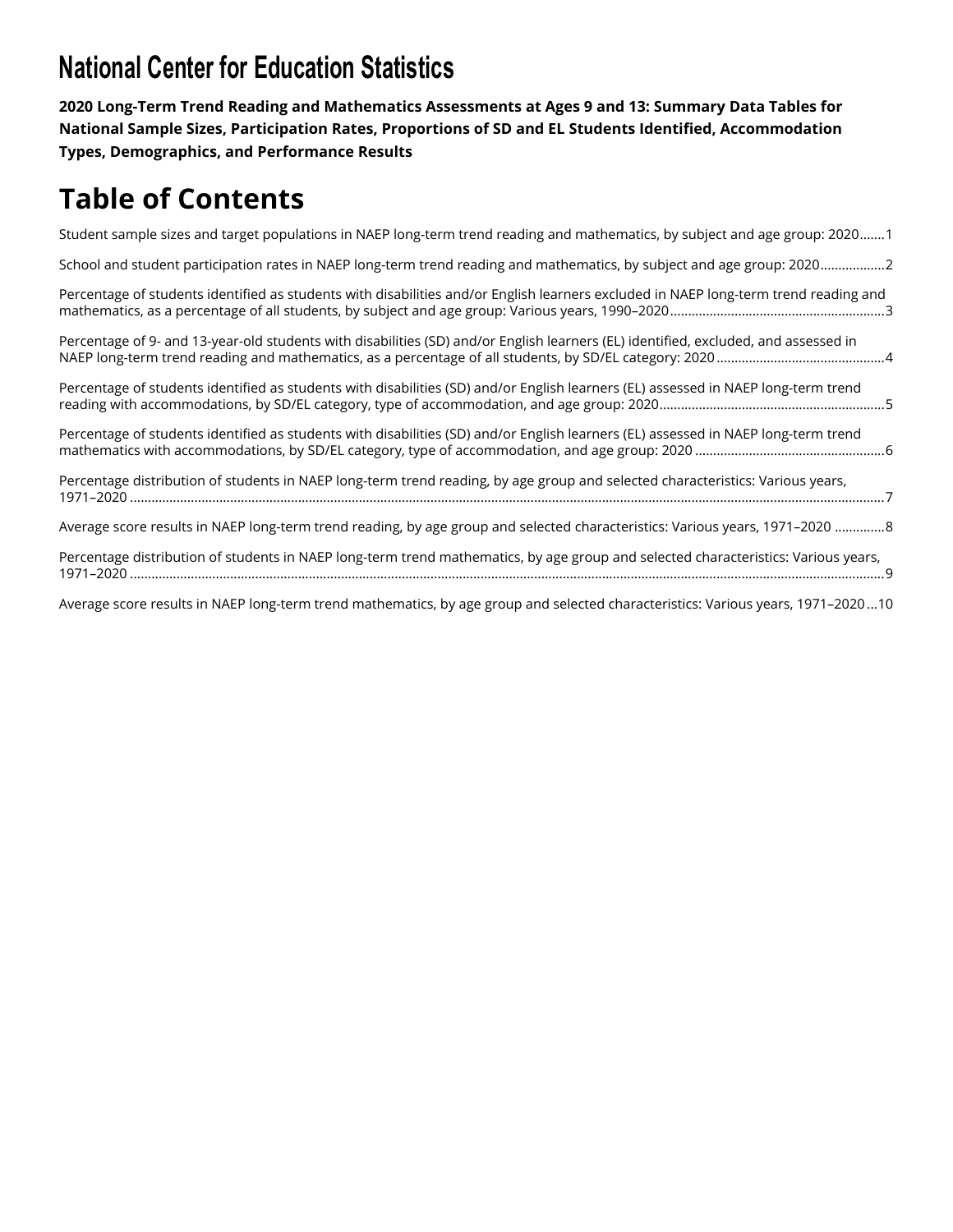<span id="page-2-0"></span>**2020 Long-Term Trend Reading and Mathematics Assessments at Ages 9 and 13: Summary Data Tables for National Sample Sizes, Participation Rates, Proportions of SD and EL Students Identified, Accommodation Types, Demographics, and Performance Results** 

| Student sample sizes and target populations in NAEP long-term trend reading and |
|---------------------------------------------------------------------------------|
| mathematics, by subject and age group: 2020                                     |

|                  |             | <b>Reading</b>              |             | <b>Mathematics</b>          |
|------------------|-------------|-----------------------------|-------------|-----------------------------|
| <b>Age Group</b> | Sample size | <b>Target</b><br>population | Sample size | <b>Target</b><br>population |
| Age 9            |             |                             |             |                             |
| <b>Nation</b>    | 8,700       | 3,848,000                   | 8,600       | 3,822,000                   |
| Public           | 8,000       | 3,558,000                   | 8,000       | 3,544,000                   |
| Private          | 600         | 290,000                     | 600         | 278,000                     |
| <b>Age 13</b>    |             |                             |             |                             |
| <b>Nation</b>    | 9,100       | 3,948,000                   | 9,100       | 3,930,000                   |
| Public           | 8,300       | 3,660,000                   | 8,200       | 3,632,000                   |
| Private          | 800         | 287,000                     | 800         | 297,000                     |

NOTE: The national totals for schools include Department of Defense Education Activity (overseas and domestic schools) and Bureau of Indian Education schools, which are not included in either the public or private school totals. The sample size is rounded to the nearest hundred. The target population is rounded to the nearest thousand.

SOURCE: U.S. Department of Education, Institute of Education Sciences, National Center for Education Statistics, National Assessment of Educational Progress (NAEP), 2020 Long-Term Trend Reading and Mathematics Assessments.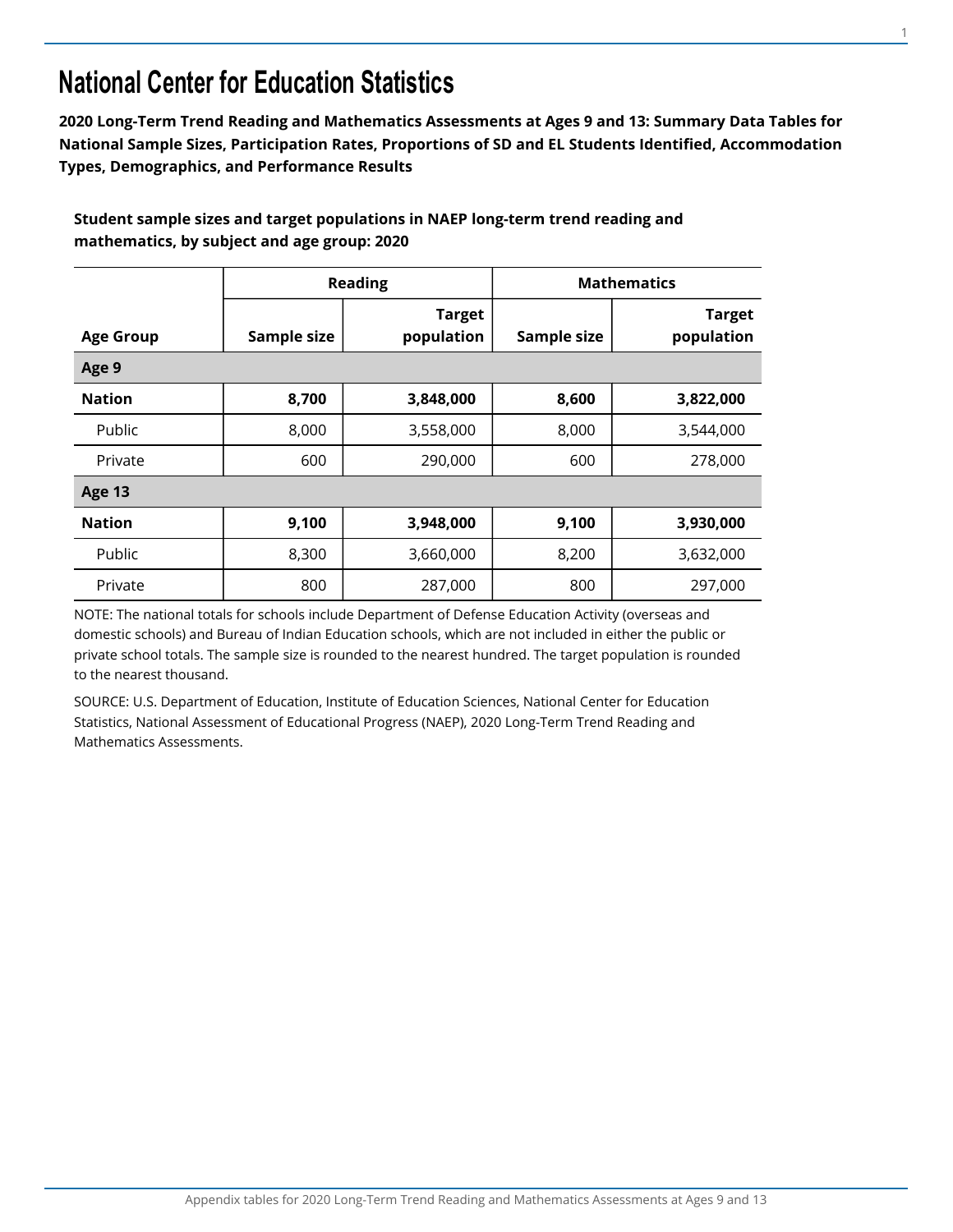**2020 Long-Term Trend Reading and Mathematics Assessments at Ages 9 and 13: Summary Data Tables for National Sample Sizes, Participation Rates, Proportions of SD and EL Students Identified, Accommodation Types, Demographics, and Performance Results** 

<span id="page-3-0"></span>

|                  |                                      |                                     | <b>Reading</b>                        |                                                            |                                   |                                      |                                     | <b>Mathematics</b>                    |                                                            |                                   |
|------------------|--------------------------------------|-------------------------------------|---------------------------------------|------------------------------------------------------------|-----------------------------------|--------------------------------------|-------------------------------------|---------------------------------------|------------------------------------------------------------|-----------------------------------|
|                  |                                      | <b>School participation</b>         |                                       |                                                            | <b>Student participation</b>      |                                      | <b>School participation</b>         |                                       | <b>Student participation</b>                               |                                   |
| <b>Age Group</b> | Percentage<br>before<br>substitution | Percentage<br>after<br>substitution | Number of<br>schools<br>participating | Percentage<br>student<br>participation<br>after<br>makeups | Number of<br>students<br>assessed | Percentage<br>before<br>substitution | Percentage<br>after<br>substitution | Number of<br>schools<br>participating | Percentage<br>student<br>participation<br>after<br>makeups | Number of<br>students<br>assessed |
| Age 9            |                                      |                                     |                                       |                                                            |                                   |                                      |                                     |                                       |                                                            |                                   |
| Nation           | 89                                   | 92                                  | 440                                   | 94                                                         | 8,400                             | 89                                   | 92                                  | 440                                   | 93                                                         | 8,400                             |
| Public           | 93                                   | 95                                  | 370                                   | 94                                                         | 7,800                             | 93                                   | 95                                  | 370                                   | 93                                                         | 7,800                             |
| Private          | 41                                   | 54                                  | 70                                    | 94                                                         | 600                               | 41                                   | 54                                  | 70                                    | 92                                                         | 600                               |
| Age 13           |                                      |                                     |                                       |                                                            |                                   |                                      |                                     |                                       |                                                            |                                   |
| <b>Nation</b>    | 87                                   | 88                                  | 450                                   | 93                                                         | 8,900                             | 87                                   | 88                                  | 460                                   | 92                                                         | 8,900                             |
| Public           | 90                                   | 90                                  | 380                                   | 93                                                         | 8,100                             | 90                                   | 90                                  | 380                                   | 92                                                         | 8,000                             |
| Private          | 52                                   | 57                                  | 70                                    | 92                                                         | 800                               | 52                                   | 57                                  | 80                                    | 92                                                         | 800                               |

NOTE: The national totals for schools include Department of Defense Education Activity (overseas and domestic schools) and Bureau of Indian Education schools, which are not included in either the public or private school totals. The number of schools is rounded to the nearest ten. The number of students is rounded to the nearest hundred. The school participation rates are student-weighted percentages before substitution. Columns of percentages have different denominators. Detail may not sum to totals because of rounding.

SOURCE: U.S. Department of Education, Institute of Education Sciences, National Center for Education Statistics, National Assessment of Educational Progress (NAEP), 2020 Long-Term Trend Reading and Mathematics Assessments.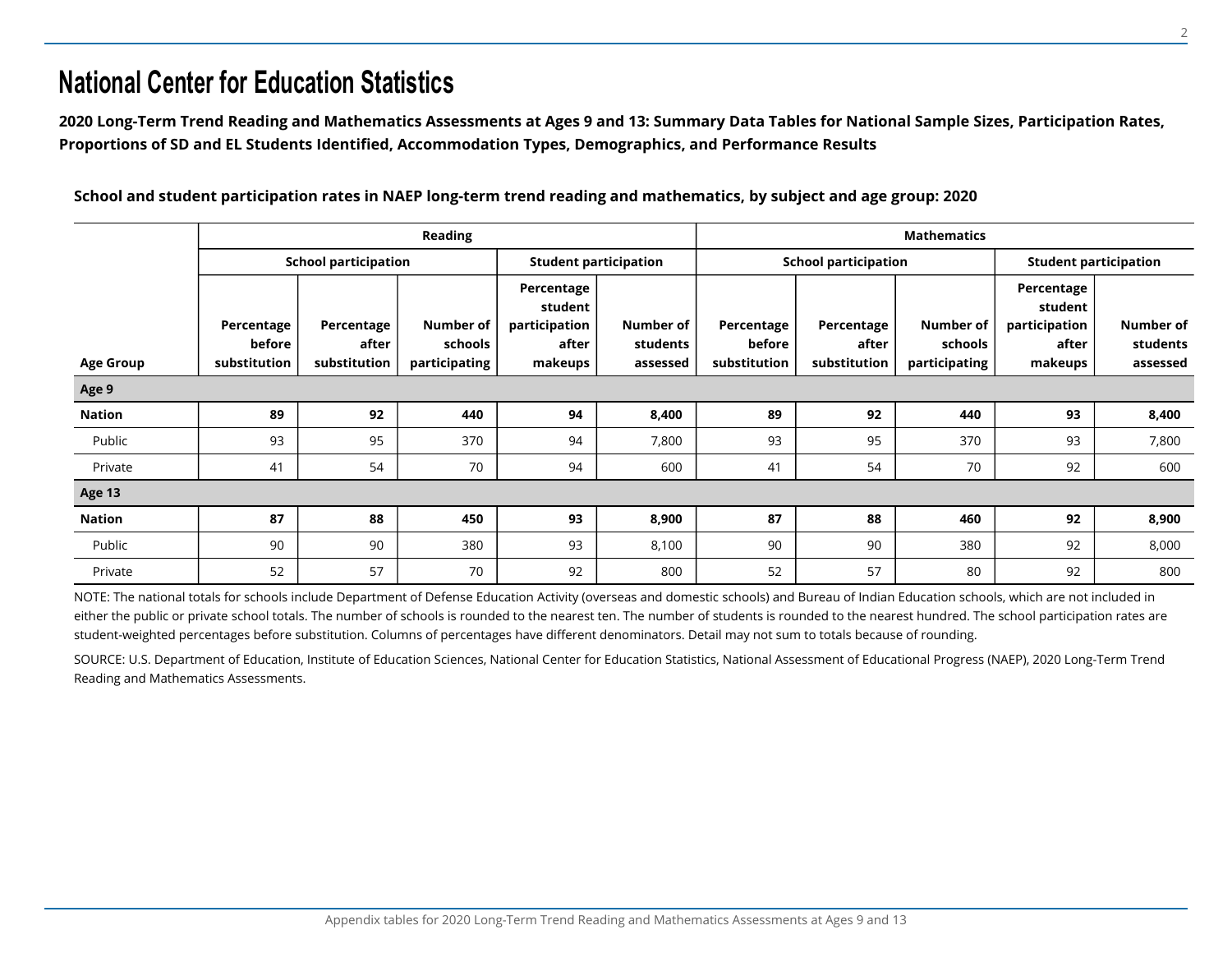<span id="page-4-0"></span>**2020 Long-Term Trend Reading and Mathematics Assessments at Ages 9 and 13: Summary Data Tables for National Sample Sizes, Participation Rates, Proportions of SD and EL Students Identified, Accommodation Types, Demographics, and Performance Results** 

**Percentage of students identified as students with disabilities and/or English learners excluded in NAEP long-term trend reading and mathematics, as a percentage of all students, by subject and age group: Various years, 1990–2020** 

| Subject and age group | 1990 | 1992 | 1994 | 1996 | 1999 | 2004 <sup>1</sup> | $2004^2$ | 2008           | 2012           | 2020          |
|-----------------------|------|------|------|------|------|-------------------|----------|----------------|----------------|---------------|
| <b>Reading</b>        |      |      |      |      |      |                   |          |                |                |               |
| Age 9                 | 6    | ⇁    |      | 8    | 8    | 8                 | 5        | 4              | 2              | $\mathcal{P}$ |
| Age 13                | 5    | 6    | 6    | ⇁    | 6    | 8                 | 5        | $\overline{4}$ | $\overline{2}$ | $\mathcal{P}$ |
| <b>Mathematics</b>    |      |      |      |      |      |                   |          |                |                |               |
| Age 9                 | 5    | ⇁    | 8    | 8    | ⇁    | ⇁                 | 3        | 3              | ◢              | $\mathcal{P}$ |
| <b>Age 13</b>         | 5    | 6    | 6    | ⇁    | 6    | 8                 | 3        | 3              | 4              | C             |

 $1$  Original assessment format. Results prior to 2004 are also from the original format.

 $2$  Revised assessment format. Results after 2004 are also from the revised format.

SOURCE: U.S. Department of Education, Institute of Education Sciences, National Center for Education Statistics, National Assessment of Educational Progress (NAEP), various years, 1990–2020 Long-Term Trend Reading and Mathematics Assessments.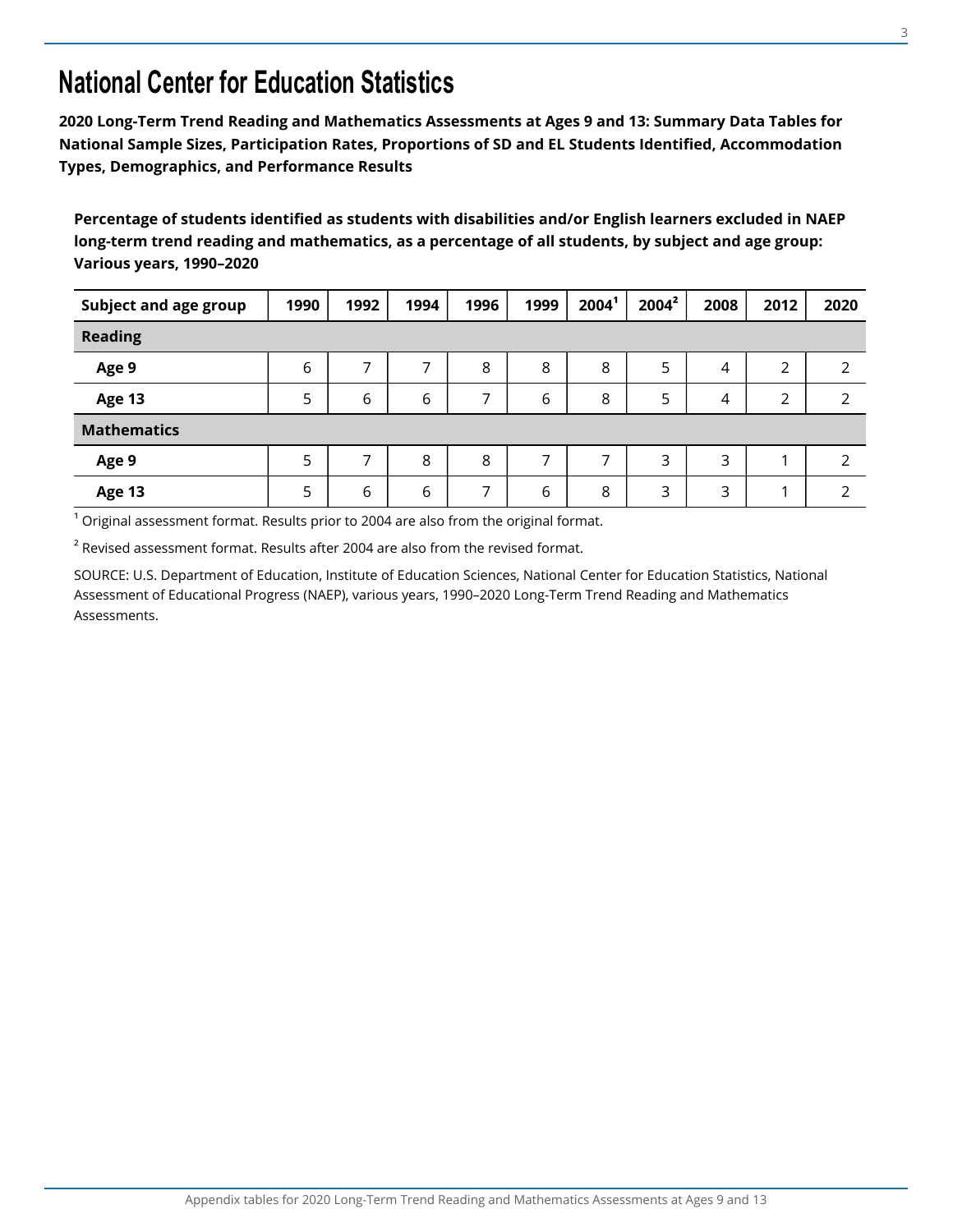<span id="page-5-0"></span>**2020 Long-Term Trend Reading and Mathematics Assessments at Ages 9 and 13: Summary Data Tables for National Sample Sizes, Participation Rates, Proportions of SD and EL Students Identified, Accommodation Types, Demographics, and Performance Results** 

**Percentage of 9- and 13-year-old students with disabilities (SD) and/or English learners (EL) identified, excluded, and assessed in NAEP long-term trend reading and mathematics, as a percentage of all students, by SD/EL category: 2020** 

|                        |                | <b>Reading</b> |                | <b>Mathematics</b> |
|------------------------|----------------|----------------|----------------|--------------------|
| <b>SD/EL category</b>  | Age 9          | Age 13         | Age 9          | <b>Age 13</b>      |
| SD and/or EL           |                |                |                |                    |
| Identified             | 26             | 21             | 26             | 21                 |
| Excluded               | $\overline{2}$ | $\overline{2}$ | $\overline{2}$ | 2                  |
| Assessed               | 23             | 19             | 24             | 19                 |
| Without accommodations | 9              | 6              | 9              | 6                  |
| With accommodations    | 15             | 13             | 15             | 13                 |
| <b>SD</b>              |                |                |                |                    |
| Identified             | 15             | 14             | 15             | 14                 |
| Excluded               | $\mathcal{P}$  | $\mathcal{P}$  | $\mathcal{P}$  | $\mathcal{P}$      |
| Assessed               | 13             | 13             | 13             | 12                 |
| Without accommodations | 2              | $\overline{2}$ | $\overline{2}$ | 2                  |
| With accommodations    | 11             | 11             | 11             | 11                 |
| <b>EL</b>              |                |                |                |                    |
| Identified             | 12             | 8              | 13             | 8                  |
| Excluded               | 1              | 1              | 1              | 1                  |
| Assessed               | 11             | $\overline{7}$ | 13             | 8                  |
| Without accommodations | 7              | 4              | 7              | 4                  |
| With accommodations    | 5              | 3              | 6              | 3                  |

NOTE: Students identified as both SD and EL were counted only once under the combined SD and/ or EL category, but were counted separately under the SD and EL categories. Detail may not sum to totals because of rounding.

SOURCE: U.S. Department of Education, Institute of Education Sciences, National Center for Education Statistics, National Assessment of Educational Progress (NAEP), 2020 Long-Term Trend Reading and Mathematics Assessments.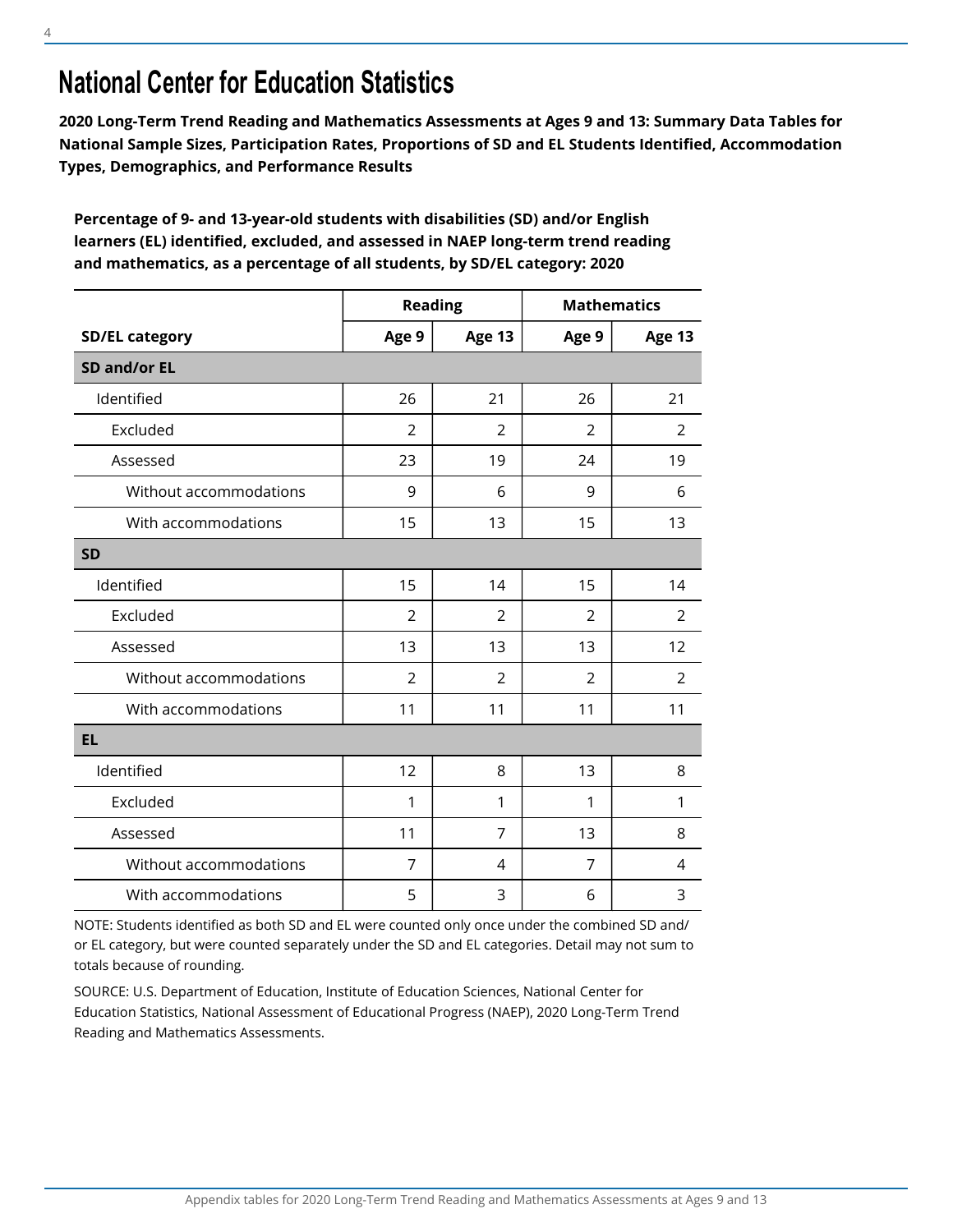**2020 Long-Term Trend Reading and Mathematics Assessments at Ages 9 and 13: Summary Data Tables for National Sample Sizes, Participation Rates, Proportions of SD and EL Students Identified, Accommodation Types, Demographics, and Performance Results** 

<span id="page-6-0"></span>

|                                            |              | Age 9     |           |              | <b>Age 13</b> |      |
|--------------------------------------------|--------------|-----------|-----------|--------------|---------------|------|
| <b>Type of accommodation</b>               | SD and/or EL | <b>SD</b> | <b>EL</b> | SD and/or EL | <b>SD</b>     | EL.  |
| <b>Braille</b>                             | #            | #         | #         | #            | #             | #    |
| <b>Breaks during test</b>                  | 4.33         | 3.81      | 0.82      | 2.05         | 1.94          | 0.21 |
| Cueing to stay on task                     | 2.24         | 2.17      | 0.43      | 1.37         | 1.36          | 0.12 |
| Directions only presented in Sign Language | #            | #         | #         | 0.02         | 0.02          | #    |
| Directions read aloud in English           | 6.70         | 5.38      | 2.06      | 4.47         | 3.87          | 1.12 |
| Directions read aloud in Spanish           | 0.28         | 0.01      | 0.28      | 0.14         | 0.01          | 0.14 |
| <b>Extended time</b>                       | 11.33        | 8.27      | 4.13      | 9.80         | 8.06          | 2.59 |
| Large-print booklet                        | 0.03         | 0.03      | 0.01      | 0.04         | 0.04          | #    |
| <b>Magnification equipment</b>             | 0.01         | 0.01      | #         | 0.04         | 0.04          | #    |
| One-on-one                                 | 0.34         | 0.34      | 0.06      | 0.23         | 0.23          | 0.01 |
| Other                                      | 0.30         | 0.30      | 0.01      | 0.11         | 0.11          | 0.01 |
| <b>Preferential seating</b>                | 2.23         | 2.10      | 0.46      | 1.75         | 1.62          | 0.25 |
| <b>Responds orally to scribe</b>           | 0.10         | 0.10      | 0.01      | 0.15         | 0.15          | #    |
| <b>Response in Sign Language</b>           | #            | #         | #         | #            | #             | #    |
| <b>School staff administers</b>            | 1.33         | 0.96      | 0.57      | 0.49         | 0.46          | 0.05 |
| Small group                                | 9.69         | 8.18      | 2.49      | 7.20         | 6.69          | 1.19 |
| <b>Special equipment</b>                   | 0.52         | 0.52      | 0.05      | 0.21         | 0.21          | 0.01 |
| Uses computer or typewriter to respond     | 0.03         | 0.03      | #         | 0.06         | 0.06          | #    |
| Uses template                              | 0.19         | 0.19      | $\#$      | 0.20         | 0.20          | 0.02 |

**Percentage of students identified as students with disabilities (SD) and/or English learners (EL) assessed in NAEP long-term trend reading with accommodations, by SD/EL category, type of accommodation, and age group: 2020** 

# Percentage less than .005.

NOTE: Students identified as both SD and EL were counted only once under the combined SD and/or EL category, but were counted separately under the SD and EL categories. SD includes students identified as having either an Individualized Education Program or protection under Section 504 of the Rehabilitation Act of 1973. Detail may not sum to totals because of rounding.

SOURCE: U.S. Department of Education, Institute of Education Sciences, National Center for Education Statistics, National Assessment of Educational Progress (NAEP), 2020 Long-Term Trend Reading Assessment.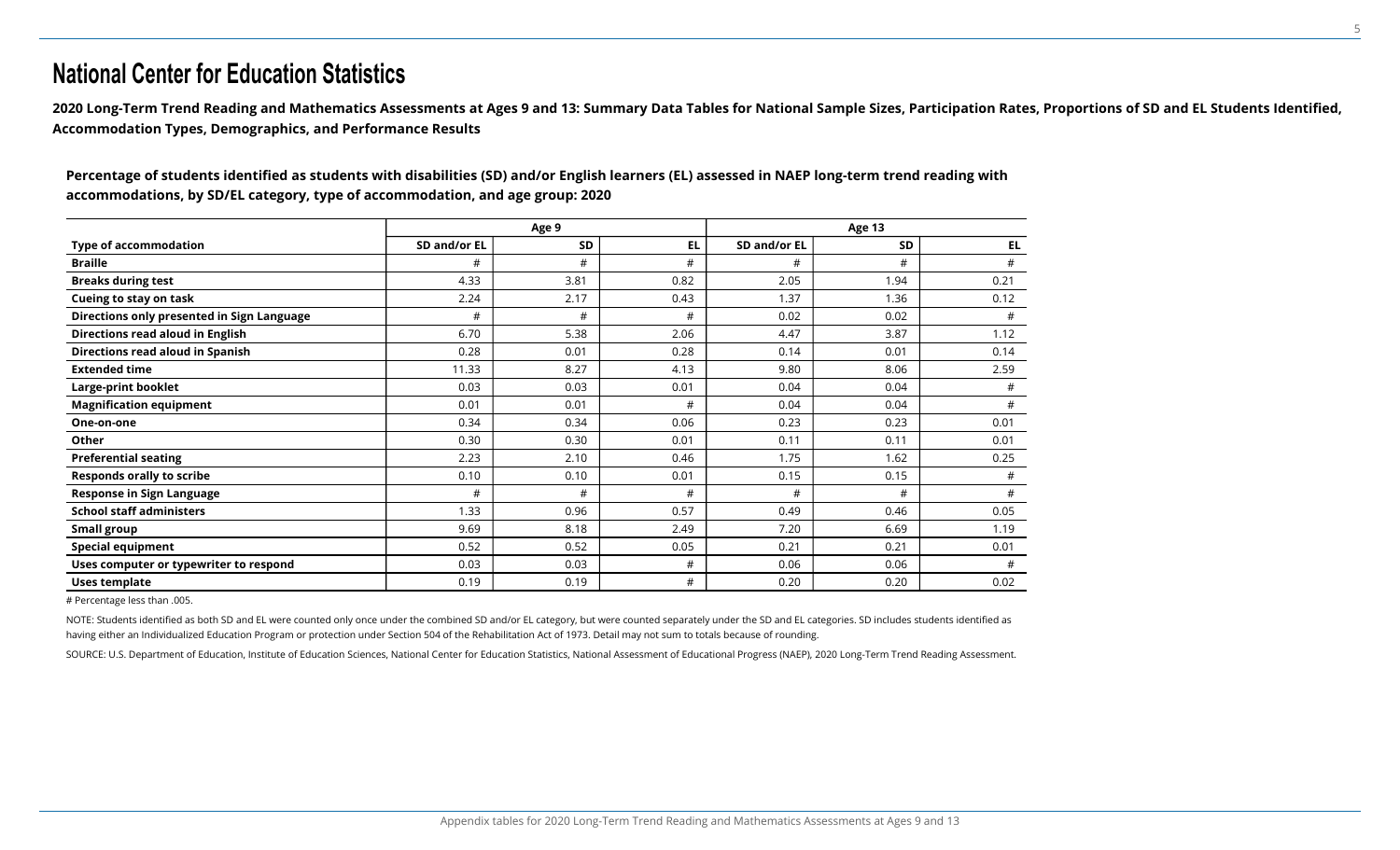**2020 Long-Term Trend Reading and Mathematics Assessments at Ages 9 and 13: Summary Data Tables for National Sample Sizes, Participation Rates, Proportions of SD and EL Students Identified, Accommodation Types, Demographics, and Performance Results** 

<span id="page-7-0"></span>

|                                            |              | Age 9     |      |              | Age 13    |      |
|--------------------------------------------|--------------|-----------|------|--------------|-----------|------|
| <b>Type of accommodation</b>               | SD and/or EL | <b>SD</b> | EL.  | SD and/or EL | <b>SD</b> | EL.  |
| <b>Bilingual booklet</b>                   | 0.44         | 0.05      | 0.44 | 0.23         | 0.01      | 0.23 |
| <b>Bilingual dictionary</b>                | 0.72         | 0.08      | 0.72 | 0.59         | 0.05      | 0.59 |
| <b>Braille</b>                             | #            | #         | #    | #            | #         | #    |
| <b>Breaks during test</b>                  | 4.30         | 3.76      | 1.03 | 2.56         | 2.52      | 0.23 |
| Cueing to stay on task                     | 2.30         | 2.20      | 0.39 | 1.45         | 1.42      | 0.16 |
| Directions only presented in Sign Language | 0.02         | 0.02      | #    | #            | #         | #    |
| Directions read aloud in English           | 2.07         | 1.39      | 0.91 | 1.36         | 1.04      | 0.50 |
| <b>Directions read aloud in Spanish</b>    | 0.05         | 0.01      | 0.05 | 0.13         | 0.03      | 0.13 |
| <b>Extended time</b>                       | 11.87        | 8.51      | 4.51 | 10.34        | 8.56      | 2.74 |
| Large-print booklet                        | 0.06         | 0.06      | #    | 0.04         | 0.04      | $\#$ |
| <b>Magnification equipment</b>             | 0.01         | 0.01      | #    | 0.02         | 0.02      | #    |
| One-on-one                                 | 0.52         | 0.51      | 0.10 | 0.33         | 0.32      | 0.04 |
| Other                                      | 0.18         | 0.18      | 0.01 | 0.10         | 0.10      | #    |
| <b>Preferential seating</b>                | 1.89         | 1.83      | 0.28 | 1.56         | 1.51      | 0.25 |
| <b>Presentation in Sign Language</b>       | 0.03         | 0.03      | #    | #            | #         | #    |
| Read aloud in English (all)                | 6.85         | 5.48      | 2.19 | 4.07         | 3.65      | 0.88 |
| Read aloud in English (occasional)         | 0.90         | 0.40      | 0.60 | 0.89         | 0.76      | 0.27 |
| <b>Read aloud in Spanish</b>               | 0.10         | 0.02      | 0.10 | 0.01         | #         | 0.01 |
| <b>Responds orally to scribe</b>           | 0.16         | 0.16      | 0.05 | 0.11         | 0.11      | 0.02 |
| <b>Response in Sign Language</b>           | #            | #         | #    | #            | #         | #    |
| <b>School staff administers</b>            | 1.33         | 1.01      | 0.55 | 0.53         | 0.49      | 0.09 |
| <b>Small group</b>                         | 9.69         | 8.01      | 2.74 | 7.16         | 6.72      | 1.07 |
| <b>Special equipment</b>                   | 0.45         | 0.45      | 0.06 | 0.20         | 0.20      | 0.04 |
| Uses computer or typewriter to respond     | 0.03         | 0.03      | #    | 0.09         | 0.09      | 0.01 |
| Uses template                              | 0.21         | 0.21      | 0.04 | 0.19         | 0.19      | 0.05 |

**Percentage of students identified as students with disabilities (SD) and/or English learners (EL) assessed in NAEP long-term trend mathematics with accommodations, by SD/EL category, type of accommodation, and age group: 2020** 

# Percentage less than .005.

NOTE: Students identified as both SD and EL were counted only once under the combined SD and/or EL category, but were counted separately under the SD and EL categories. SD includes students identified as having either an Individualized Education Program or protection under Section 504 of the Rehabilitation Act of 1973. Detail may not sum to totals because of rounding.

SOURCE: U.S. Department of Education, Institute of Education Sciences, National Center for Education Statistics, National Assessment of Educational Progress (NAEP), 2020 Long-Term Trend Mathematics Assessment.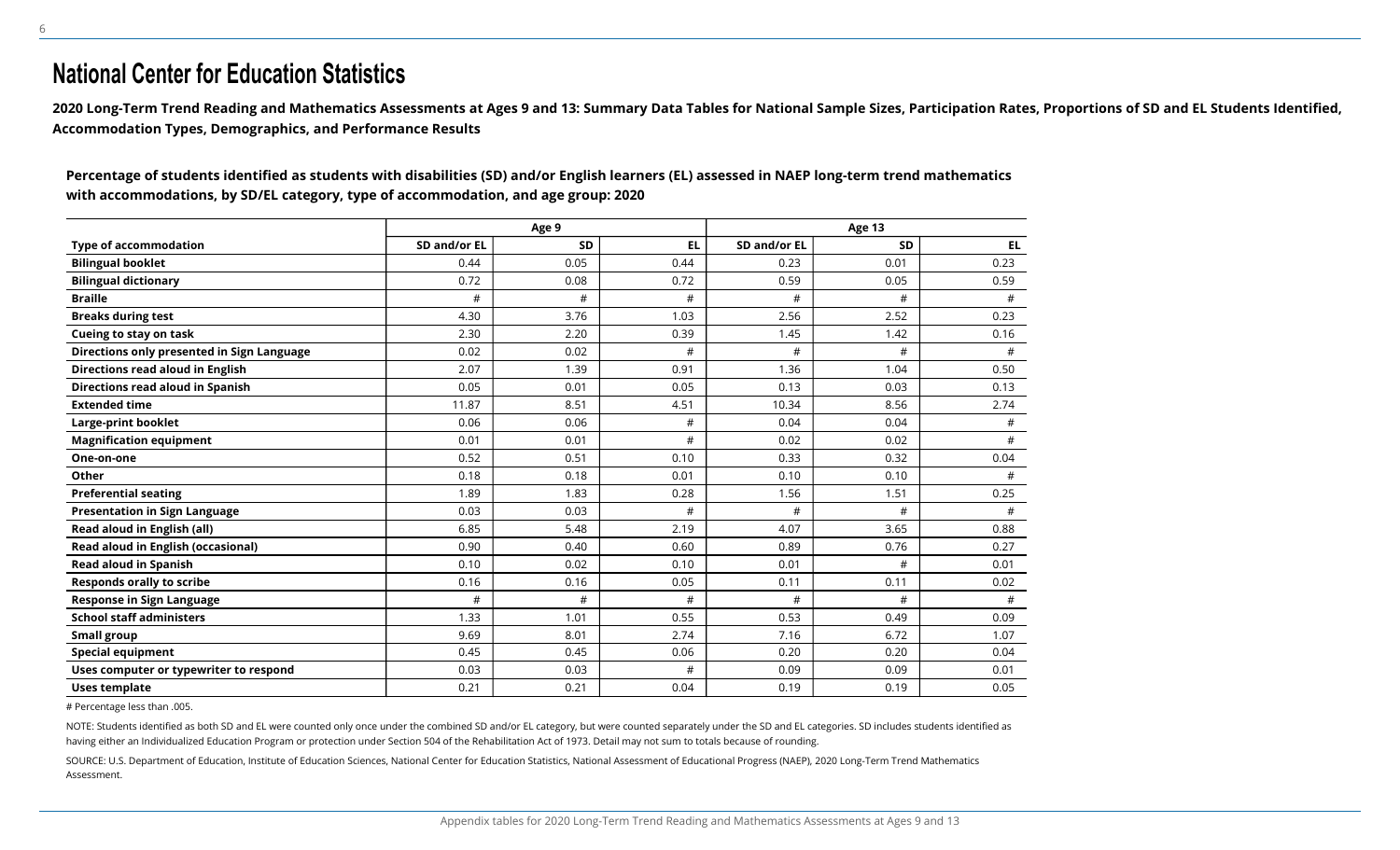<span id="page-8-0"></span>2020 Long-Term Trend Reading and Mathematics Assessments at Ages 9 and 13: Summary Data Tables for National Sample Sizes, Participation Rates, Proportions of SD and EL Students Identified, Accommodation Types, Demographics

**Percentage distribution of students in NAEP long-term trend reading, by age group and selected characteristics: Various years, 1971–2020** 

| Age group andcharacteristics                                   | 1971                                   | 1975                                                | 1980                           | 1984                                          | 1988                                   | 1990                                   | 1992                                          | 1994                                   | 1996                                          | 1999                                        | 2004 <sup>1</sup>                             | $2004^2$                 | 2008           | 2012           | 2020            |
|----------------------------------------------------------------|----------------------------------------|-----------------------------------------------------|--------------------------------|-----------------------------------------------|----------------------------------------|----------------------------------------|-----------------------------------------------|----------------------------------------|-----------------------------------------------|---------------------------------------------|-----------------------------------------------|--------------------------|----------------|----------------|-----------------|
| Age 9                                                          |                                        |                                                     |                                |                                               |                                        |                                        |                                               |                                        |                                               |                                             |                                               |                          |                |                |                 |
| Race/ethnicity                                                 |                                        |                                                     |                                |                                               |                                        |                                        |                                               |                                        |                                               |                                             |                                               |                          |                |                |                 |
| White                                                          | $84*$                                  | $80*$                                               | 79*                            | $75*$                                         | $75*$                                  | $74*$                                  | $74*$                                         | $76*$                                  | $71*$                                         | 69*                                         | $59*$                                         | 59*                      | $56*$          | $53*$          | 46              |
| Black                                                          | 14                                     | 13                                                  | 14                             | 16                                            | 16                                     | 16                                     | 16                                            | 15                                     | 17                                            | $18*$                                       | 17                                            | 16                       | 16             | 14             | 15              |
| Hispanic                                                       |                                        | $5*$<br>$2*$                                        | $6*$<br>$1*$                   | $7*$<br>$2*$                                  | $6*$<br>$3*$                           | $6*$<br>$4*$                           | $7*$<br>$3*$                                  | $6*$<br>$4*$                           | $8*$<br>$4*$                                  | 9*<br>$4*$                                  | $17*$<br>$7*$                                 | $17*$<br>$7*$            | $20*$<br>$7*$  | 25             | 28              |
| Other<br>Gender                                                | $\qquad \qquad -$                      |                                                     |                                |                                               |                                        |                                        |                                               |                                        |                                               |                                             |                                               |                          |                | 9              | 11              |
| Male                                                           | 50                                     | 50                                                  | 50                             | 50                                            | 50                                     | 51                                     | 51                                            | 50                                     | 49                                            | 49                                          | 50                                            | 51                       | 50             | 50             | 51              |
| Female                                                         | 50                                     | 50                                                  | 50                             | 50                                            | 50                                     | 49                                     | 49                                            | 50                                     | 51                                            | 51                                          | 50                                            | 49                       | 50             | 50             | 49              |
| Eligibility for free/reduced-price school lunch                |                                        |                                                     |                                |                                               |                                        |                                        |                                               |                                        |                                               |                                             |                                               |                          |                |                |                 |
| Eligible                                                       | $\qquad \qquad -$                      |                                                     |                                | $\qquad \qquad -$                             |                                        | $\qquad \qquad -$                      |                                               | $\qquad \qquad -$                      | $\overline{\phantom{0}}$                      | $\qquad \qquad -$                           | $40*$                                         | $40*$                    | $41*$          | 51             | 49              |
| Not eligible                                                   |                                        | $\qquad \qquad -$                                   |                                | $\overline{\phantom{0}}$                      | $\qquad \qquad$                        |                                        |                                               | $\qquad \qquad -$                      | $\overline{\phantom{0}}$                      | $\qquad \qquad -$                           | $50*$                                         | 49                       | $51*$          | 42             | 45              |
| Information not available                                      |                                        | $\qquad \qquad -$                                   | $\qquad \qquad$                | $\overline{\phantom{0}}$                      | $\qquad \qquad$                        |                                        | $\overline{\phantom{0}}$                      | $\qquad \qquad -$                      | $\overline{\phantom{0}}$                      | $\overline{\phantom{0}}$                    | $11*$                                         | $11*$                    | 8              | $\overline{7}$ | $6\overline{6}$ |
| <b>Type of school</b>                                          |                                        |                                                     |                                |                                               |                                        |                                        |                                               |                                        |                                               |                                             |                                               |                          |                |                |                 |
| Public                                                         |                                        | $\qquad \qquad -$                                   | 89*                            | $88\text{\texttt{*}}$                         | 88                                     | 92                                     | $88*$                                         | 89                                     | 86*                                           | 88                                          | $89*$                                         | 89*                      | $90*$          | 92             | 92              |
| Catholic                                                       | $\qquad \qquad -$                      | $\overline{\phantom{0}}$                            | $9*$                           | $9*$                                          | $8*$                                   | 5                                      | $9*$                                          | 6                                      | $7*$                                          | $6*$                                        | $6*$                                          | $6*$                     | $5*$           | $\mathbf{3}$   | $\mathbf{3}$    |
| <b>Grade attended</b>                                          |                                        |                                                     |                                |                                               |                                        |                                        |                                               |                                        |                                               |                                             |                                               |                          |                |                |                 |
| 3rd grade or below                                             | $24*$<br>$75*$                         | $23*$<br>$76*$                                      | $28*$<br>$72*$                 | $34*$<br>66*                                  | 37<br>63                               | $42*$<br>$58*$                         | $43*$<br>$57*$                                | 40<br>60                               | $33*$<br>$67*$                                | $30*$<br>69*                                | 35<br>65                                      | 36<br>63                 | 38<br>62       | 37<br>63       | 38<br>61        |
| 4th grade<br>5th grade or above                                | $1*$                                   | $1*$                                                | $\#$                           | #                                             | $\mathbf{1}$                           | $\#$                                   | $\#$                                          | $\#$                                   | $\#$                                          | $\#$                                        | #                                             | $\#$                     | #              | $\#$           | #               |
| <b>School location</b>                                         |                                        |                                                     |                                |                                               |                                        |                                        |                                               |                                        |                                               |                                             |                                               |                          |                |                |                 |
| City                                                           | $\qquad \qquad -$                      |                                                     | $\overline{\phantom{m}}$       | $\qquad \qquad -$                             | $\qquad \qquad -$                      | $\qquad \qquad -$                      | $\qquad \qquad -$                             | $\qquad \qquad -$                      | $\overline{\phantom{0}}$                      | $\qquad \qquad -$                           | —                                             | $\overline{\phantom{m}}$ | 29             | 31             | 31              |
| Suburb                                                         | $\overline{\phantom{0}}$               |                                                     | $\overline{\phantom{0}}$       | $\equiv$                                      |                                        |                                        |                                               | $\qquad \qquad -$                      | $\equiv$                                      | $\overline{\phantom{0}}$                    | $\overline{\phantom{0}}$                      | $\overline{\phantom{0}}$ | 39             | $34*$          | 43              |
| Town                                                           |                                        | —                                                   | —                              | $\qquad \qquad -$                             | $\qquad \qquad -$                      |                                        | —                                             | $\qquad \qquad -$                      |                                               | $\overline{\phantom{0}}$                    | —                                             | $\overline{\phantom{m}}$ | 11             | 11             | 10              |
| Rural                                                          | $\qquad \qquad -$                      | $\qquad \qquad -$                                   | $\qquad \qquad -$              | $\qquad \qquad -$                             | $\qquad \qquad -$                      | $\qquad \qquad -$                      | $\qquad \qquad -$                             | $\qquad \qquad -$                      | $\qquad \qquad -$                             |                                             | —                                             | $\qquad \qquad -$        | 21             | $24*$          | 17              |
| <b>Region of the country</b>                                   |                                        |                                                     |                                |                                               |                                        |                                        |                                               |                                        |                                               |                                             |                                               |                          |                |                |                 |
| Northeast                                                      | $\qquad \qquad -$                      | $\qquad \qquad -$                                   |                                | $\qquad \qquad -$                             |                                        |                                        | $\qquad \qquad -$                             | $\qquad \qquad -$                      | $\overline{\phantom{0}}$                      | $\qquad \qquad -$                           | 21                                            | 19                       | 19             | 16             | 16              |
| Midwest                                                        |                                        | $\qquad \qquad -$                                   | $\overline{\phantom{0}}$       | —                                             | —                                      |                                        |                                               | $\qquad \qquad$                        | —                                             | $\qquad \qquad -$                           | 21                                            | 22                       | 21             | 22             | 21              |
| South                                                          | $\qquad \qquad -$                      | $\qquad \qquad -$                                   | $\overline{\phantom{m}}$       | $\qquad \qquad -$                             | $\qquad \qquad -$                      | $\overline{\phantom{m}}$               | $\overline{\phantom{m}}$                      | $\overline{\phantom{m}}$               |                                               | $\overline{\phantom{m}}$                    | 33                                            | $32*$                    | 37             | 37             | 39              |
| West                                                           | $\qquad \qquad$                        | $\equiv$                                            | $\equiv$                       | $\overline{\phantom{0}}$                      |                                        | $\qquad \qquad$                        | $\equiv$                                      | $\equiv$                               | $\overline{\phantom{0}}$                      | $\equiv$                                    | 26                                            | 27                       | 23             | 24             | 24              |
| Status as students with disabilities (SD)                      |                                        |                                                     |                                |                                               |                                        |                                        |                                               |                                        |                                               |                                             |                                               | $8*$                     | $9*$           |                |                 |
| SD<br>Not SD                                                   | $\qquad \qquad -$<br>$\qquad \qquad -$ | $\qquad \qquad \longleftarrow$<br>$\qquad \qquad -$ | —<br>$\qquad \qquad -$         | $\overline{\phantom{m}}$<br>$\qquad \qquad -$ | $\qquad \qquad -$<br>$\qquad \qquad -$ | $\qquad \qquad -$                      | $\overline{\phantom{0}}$<br>$\qquad \qquad -$ | $\qquad \qquad -$<br>$\qquad \qquad -$ | —                                             | $\overline{\phantom{0}}$<br>$\qquad \qquad$ | $\ddagger$<br>$\ddagger$                      | $92*$                    | $91*$          | $10*$<br>$90*$ | 14<br>86        |
| <b>Status as English learners (EL)</b>                         |                                        |                                                     |                                |                                               |                                        |                                        |                                               |                                        |                                               |                                             |                                               |                          |                |                |                 |
| EL                                                             | $\qquad \qquad -$                      | —                                                   |                                |                                               |                                        | $\qquad \qquad -$                      | $\overline{\phantom{0}}$                      |                                        | $\qquad \qquad$                               |                                             | $\ddagger$                                    | $8*$                     | 9*             | 11             | 12              |
| Not EL                                                         | $\equiv$                               | $\overline{\phantom{0}}$                            |                                |                                               |                                        | $\overline{\phantom{0}}$               | $\equiv$                                      | —                                      |                                               |                                             | $\ddagger$                                    | $92*$                    | $91*$          | 89             | 88              |
| Age 13                                                         |                                        |                                                     |                                |                                               |                                        |                                        |                                               |                                        |                                               |                                             |                                               |                          |                |                |                 |
| Race/ethnicity                                                 |                                        |                                                     |                                |                                               |                                        |                                        |                                               |                                        |                                               |                                             |                                               |                          |                |                |                 |
| White                                                          | $84*$                                  | $81*$                                               | $80*$                          | $77*$                                         | $76*$                                  | $73*$                                  | $73*$                                         | $74*$                                  | $71*$                                         | $70*$                                       | $64*$                                         | $63*$                    | $57*$          | $55*$          | 46              |
| Black                                                          | 15                                     | 13                                                  | 13                             | 14                                            | 15                                     | 15                                     | 16                                            | 15                                     | 15                                            | 16                                          | 15                                            | 16                       | 16             | 14             | 14              |
| Hispanic                                                       | $\overline{\phantom{0}}$               | $5*$                                                | $6*$                           | $7*$                                          | $6*$                                   | $8*$                                   | $7^{\star}$                                   | $8*$                                   | $9*$                                          | $10*$                                       | $16*$                                         | $16*$                    | $21*$          | $22*$          | 29              |
| Other                                                          | $\equiv$                               | $2*$                                                | $1^*$                          | $2*$                                          | $2*$                                   | $3*$                                   | $3*$                                          | $3*$                                   | $5*$                                          | $3*$                                        | $5*$                                          | $5*$                     | $7*$           | 9              | 10              |
| Gender                                                         |                                        |                                                     |                                |                                               |                                        |                                        |                                               |                                        |                                               |                                             |                                               |                          |                |                |                 |
| Male                                                           | 50<br>50                               | 50<br>50                                            | 49*<br>$51*$                   | 51<br>49                                      | 50<br>50                               | 50<br>50                               | 49<br>51                                      | 51<br>49                               | 49*<br>$51*$                                  | 49<br>51                                    | 49<br>51                                      | 51<br>49                 | 51<br>49       | 51<br>49       | 51<br>49        |
| Female<br>Eligibility for free/reduced-price school lunch      |                                        |                                                     |                                |                                               |                                        |                                        |                                               |                                        |                                               |                                             |                                               |                          |                |                |                 |
| Eligible                                                       | $\qquad \qquad -$                      | $\qquad \qquad$                                     | $\qquad \qquad$                | $\overline{\phantom{0}}$                      | —                                      |                                        | $\qquad \qquad$                               | $\qquad \qquad -$                      | $\overline{\phantom{0}}$                      | $\overline{\phantom{0}}$                    | $37*$                                         | $36*$                    | $35*$          | 44             | 46              |
| Not eligible                                                   | $\qquad \qquad \longleftarrow$         | $\qquad \qquad -$                                   | $\overline{\phantom{0}}$       | $\qquad \qquad -$                             | $\qquad \qquad -$                      | $\qquad \qquad -$                      | $\qquad \qquad -$                             | $\overline{\phantom{m}}$               | —                                             |                                             | $55*$                                         | $56*$                    | $56*$          | 49             | 47              |
| Information not available                                      | $\overline{\phantom{0}}$               | $\qquad \qquad -$                                   | $\qquad \qquad$                | $\qquad \qquad -$                             | $\qquad \qquad$                        | $\qquad \qquad -$                      |                                               | $\qquad \qquad -$                      | $\overline{\phantom{0}}$                      | $\qquad \qquad$                             | 8                                             | 9                        | $\overline{9}$ | $\overline{7}$ | $\overline{7}$  |
| Type of school                                                 |                                        |                                                     |                                |                                               |                                        |                                        |                                               |                                        |                                               |                                             |                                               |                          |                |                |                 |
| Public                                                         | $\overline{\phantom{0}}$               |                                                     | $88*$                          | $89*$                                         | 89                                     | 88*                                    | $86*$                                         | 89*                                    | 88                                            | 87                                          | 92                                            | $90*$                    | $90*$          | 91             | 93              |
| Catholic                                                       | $\qquad \qquad -$                      | $\overline{\phantom{0}}$                            | $9*$                           | $9*$                                          | 9                                      | $7*$                                   | $7*$                                          | $9*$                                   | 6                                             | $\overline{7}$                              | 5                                             | $5*$                     | $5*$           | $\overline{4}$ | $\mathsf{3}$    |
| <b>Grade attended</b>                                          |                                        |                                                     |                                |                                               |                                        |                                        |                                               |                                        |                                               |                                             |                                               |                          |                |                |                 |
| 7th grade or below                                             | $28*$                                  | $28*$                                               | $28*$                          | 35                                            | $39*$                                  | $39*$                                  | $43*$                                         | $44*$                                  | 38                                            | 38                                          | 38                                            | 38                       | $41*$          | 39             | 36              |
| 8th grade                                                      | $71*$                                  | $72*$                                               | $71*$                          | 64                                            | $61*$                                  | $60*$                                  | $56*$                                         | $56*$                                  | 61                                            | 62                                          | 62                                            | 62                       | 59*            | 60             | 64              |
| 9th grade or ablove                                            | $1*$                                   | $1*$                                                | $\mathbf{1}$                   | $\#$                                          | $\mathbf{1}$                           | $\#$                                   | $\mathbf{1}$                                  | #                                      | $\#$                                          | $\#$                                        | #                                             | $\#$                     | #              | $\overline{1}$ | #               |
| Parents' highest education level<br>Did not finish high school |                                        |                                                     | $\qquad \qquad$                | $\overline{\phantom{m}}$                      |                                        | $\qquad \qquad -$                      |                                               | $\qquad \qquad -$                      | $\overline{\phantom{0}}$                      |                                             |                                               | 6                        | 6              | 6              | 6               |
| Graduated from high school                                     | $\qquad \qquad -$<br>$\qquad \qquad -$ | $\qquad \qquad -$<br>$\qquad \qquad -$              | $\qquad \qquad$                | $\qquad \qquad -$                             | $\qquad \qquad$                        | $\qquad \qquad -$                      | $\overline{\phantom{0}}$<br>$\qquad \qquad -$ | $\qquad \qquad -$                      | $\qquad \qquad$                               | $\qquad \qquad -$<br>—                      | $\qquad \qquad -$<br>$\overline{\phantom{0}}$ | $18*$                    | $17*$          | 14             | 15              |
| Some education after high school                               |                                        | $\qquad \qquad -$                                   | $\overline{\phantom{0}}$       |                                               | $\overline{\phantom{0}}$               |                                        | $\qquad \qquad =$                             | $\overline{\phantom{m}}$               | $\equiv$                                      |                                             | $\qquad \qquad$                               | $16*$                    | $15*$          | 13             | 13              |
| Graduated from college                                         | $\qquad \qquad -$                      | $\qquad \qquad -$                                   | $\overline{\phantom{m}}$       | $\qquad \qquad -$                             | $\qquad \qquad -$                      | $\overline{\phantom{m}}$               | $\overline{\phantom{0}}$                      | $\overline{\phantom{m}}$               | —                                             | $\qquad \qquad -$                           | $\overline{\phantom{m}}$                      | $47*$                    | $48*$          | 53             | 53              |
| Unknown                                                        | $\equiv$                               | $\qquad \qquad -$                                   | $\overline{\phantom{0}}$       |                                               |                                        | $\qquad \qquad -$                      | $\overline{\phantom{0}}$                      | $\overline{\phantom{m}}$               |                                               | $\equiv$                                    | $\overline{\phantom{0}}$                      | $13*$                    | 14             | 13             | 14              |
| <b>School location</b>                                         |                                        |                                                     |                                |                                               |                                        |                                        |                                               |                                        |                                               |                                             |                                               |                          |                |                |                 |
| City                                                           | $\qquad \qquad -$                      | $\qquad \qquad -$                                   | $\overline{\phantom{m}}$       | $\qquad \qquad -$                             |                                        | $\overline{\phantom{m}}$               | $\qquad \qquad -$                             | $\overline{\phantom{m}}$               | $\qquad \qquad -$                             | $\qquad \qquad -$                           |                                               | $\overline{\phantom{m}}$ | 31             | 29             | 31              |
| Suburb                                                         | $\qquad \qquad -$                      | $\overline{\phantom{m}}$                            | $\overline{\phantom{m}}$       | $\qquad \qquad -$                             | $\qquad \qquad -$                      | $\overline{\phantom{m}}$               | —                                             | $\overline{\phantom{m}}$               | —                                             | $\qquad \qquad -$                           | $\qquad \qquad -$                             | $\overline{\phantom{m}}$ | 37             | 37             | 42              |
| Town                                                           | $\qquad \qquad -$                      | $\qquad \qquad -$                                   | $\qquad \qquad -$              | $\qquad \qquad -$                             | $\qquad \qquad -$                      | $\qquad \qquad -$                      | $\qquad \qquad -$                             | $\qquad \qquad -$                      | $\qquad \qquad -$                             | $\qquad \qquad -$                           | $\qquad \qquad -$                             | $\overline{\phantom{m}}$ | 13             | 11             | 11              |
| Rural                                                          | $\qquad \qquad$                        | $\overline{\phantom{0}}$                            | $\overline{\phantom{0}}$       | $\overline{\phantom{0}}$                      | —                                      | $\overline{\phantom{0}}$               | $\overline{\phantom{0}}$                      | $\qquad \qquad -$                      |                                               | $\equiv$                                    | $\overline{\phantom{0}}$                      |                          | 19             | $23*$          | 16              |
| <b>Region of the country</b>                                   |                                        |                                                     |                                |                                               |                                        |                                        |                                               |                                        |                                               |                                             |                                               |                          |                |                |                 |
| Northeast                                                      | $\qquad \qquad -$                      | $\qquad \qquad -$                                   | $\qquad \qquad -$              | $\qquad \qquad \qquad$                        |                                        | $\overline{\phantom{m}}$               | $\qquad \qquad -$                             | $\qquad \qquad -$                      | —                                             | $\overline{\phantom{m}}$                    | 19                                            | 20                       | 17             | 16             | 15              |
| Midwest                                                        | $\overline{\phantom{0}}$               | —                                                   | $\qquad \qquad \longleftarrow$ | $\qquad \qquad \longleftarrow$                | —                                      | $\qquad \qquad \longleftarrow$         | $\overline{\phantom{0}}$                      |                                        | —                                             | $\overline{\phantom{0}}$                    | $20\,$<br>35                                  | $20\,$<br>36             | 23<br>$35*$    | 24<br>37       | 21              |
| South<br>West                                                  | $\qquad \qquad -$                      | $\overline{\phantom{0}}$<br>$\qquad \qquad -$       | $\qquad \qquad$                | $\qquad \qquad -$<br>—                        | $=$                                    | $\qquad \qquad -$<br>$\qquad \qquad -$ | $\overline{\phantom{0}}$                      | $\qquad \qquad -$<br>$\qquad \qquad -$ | $\qquad \qquad -$<br>$\overline{\phantom{0}}$ | $\qquad \qquad -$<br>$\qquad \qquad -$      | 25                                            | 24                       | 25             | 23             | 39<br>25        |
| Status as students with disabilities (SD)                      |                                        |                                                     |                                |                                               |                                        |                                        |                                               |                                        |                                               |                                             |                                               |                          |                |                |                 |
| SD                                                             | $\qquad \qquad -$                      | $\qquad \qquad -$                                   | $\overline{\phantom{m}}$       | $\overline{\phantom{m}}$                      | $\qquad \qquad -$                      | $\qquad \qquad -$                      | $\overline{\phantom{m}}$                      | $\overline{\phantom{m}}$               | $\qquad \qquad -$                             | $\qquad \qquad -$                           | $\ddagger$                                    | $8*$                     | $10*$          | $11*$          | 13              |
| Not SD                                                         | $\equiv$                               | $\overline{\phantom{0}}$                            | $\equiv$                       | $=$                                           | —                                      | $\overline{\phantom{0}}$               | $\overline{\phantom{0}}$                      | $\qquad \qquad -$                      | —                                             | $\equiv$                                    | $\ddagger$                                    | $92*$                    | $90*$          | 89*            | 87              |
| <b>Status as English learners (EL)</b>                         |                                        |                                                     |                                |                                               |                                        |                                        |                                               |                                        |                                               |                                             |                                               |                          |                |                |                 |
| EL.                                                            | $\qquad \qquad -$                      | $\qquad \qquad -$                                   | $\overline{\phantom{m}}$       | $\qquad \qquad -$                             |                                        | $\overline{\phantom{m}}$               | $\qquad \qquad -$                             | $\qquad \qquad -$                      |                                               | $\qquad \qquad -$                           | $\ddagger$                                    | $4^{\star}$              | $6*$           | $4*$           | 8               |
| Not EL                                                         | $\qquad \qquad -$                      | $\overline{\phantom{0}}$                            | $\qquad \qquad$                | $\equiv$                                      | $\equiv$                               |                                        | $\overline{\phantom{0}}$                      | $\qquad \qquad -$                      |                                               | $\equiv$                                    | $\ddagger$                                    | $96*$                    | $94*$          | $96*$          | 92              |

NOTE: Black includes African American, Hispanic includes Latino, and "Other" includes Asian/Pacific Islander, American Indian/Alaska Native, and unclassified, which was used in the NAEP long-term trend assessment prior to classified as Two or More Races in 2012 and later assessment years. Race categories exclude Hispanic origin. For the grade attended variable, fourth grade is the typical grade for 9-year-old students and eighth grade is th 13-year-old students. Results are not available for parents' highest education level prior to 2004 in NAEP long-term trend reading assessments because the wording of the survey question for this variable in the revised for assessments administered in 2004 and later was different from previous years. For students at age 9, results are not shown for the parental education level category because research indicates that these students are less l information accurately. Results are not shown for private schools under the type of school category because the participation rate for private schools did not meet the minimum participation guidelines for reporting in 2020 available for eligibility for the National School Lunch Program (NSLP) prior to 2004 in NAEP long-term trend assessments. The information about NSLP variable is based on available school records. If school records were not student was classified as "Information not available." NAEP aims to include all students sampled for the assessments including students with disabilities and English learners. This goal is accomplished by allowing many of accommodations that students use on other tests such as extra testing time or individual administration. Traditionally, the long-term trend assessments have not provided such accommodations. Accommodations were first made the long-term trend assessments in 2004 as part of the changes made to the assessment. The category "students with disabilities" includes students identified as having either an Individualized Education Program or protecti 504 of the Rehabilitation Act of 1973. The results for students with disabilities and English learners are based on students who were assessed and cannot be generalized to the total population of such students. Detail may because of rounding.

SOURCE: U.S. Department of Education, Institute of Education Sciences, National Center for Education Statistics, National Assessment of Educational Progress (NAEP), various years, 1971-2020 Long-Term Trend Reading Assessme

— Not available.

‡ Reporting standards not met. Sample size insufficient to permit a reliable estimate.

# Rounds to zero.

\* Significantly different (*p* < .05) from 2020.

 $1$  Original assessment format. Results prior to 2004 are also from the original assessment format.

 $2$  Revised assessment format. Results after 2004 are also from the revised assessment format.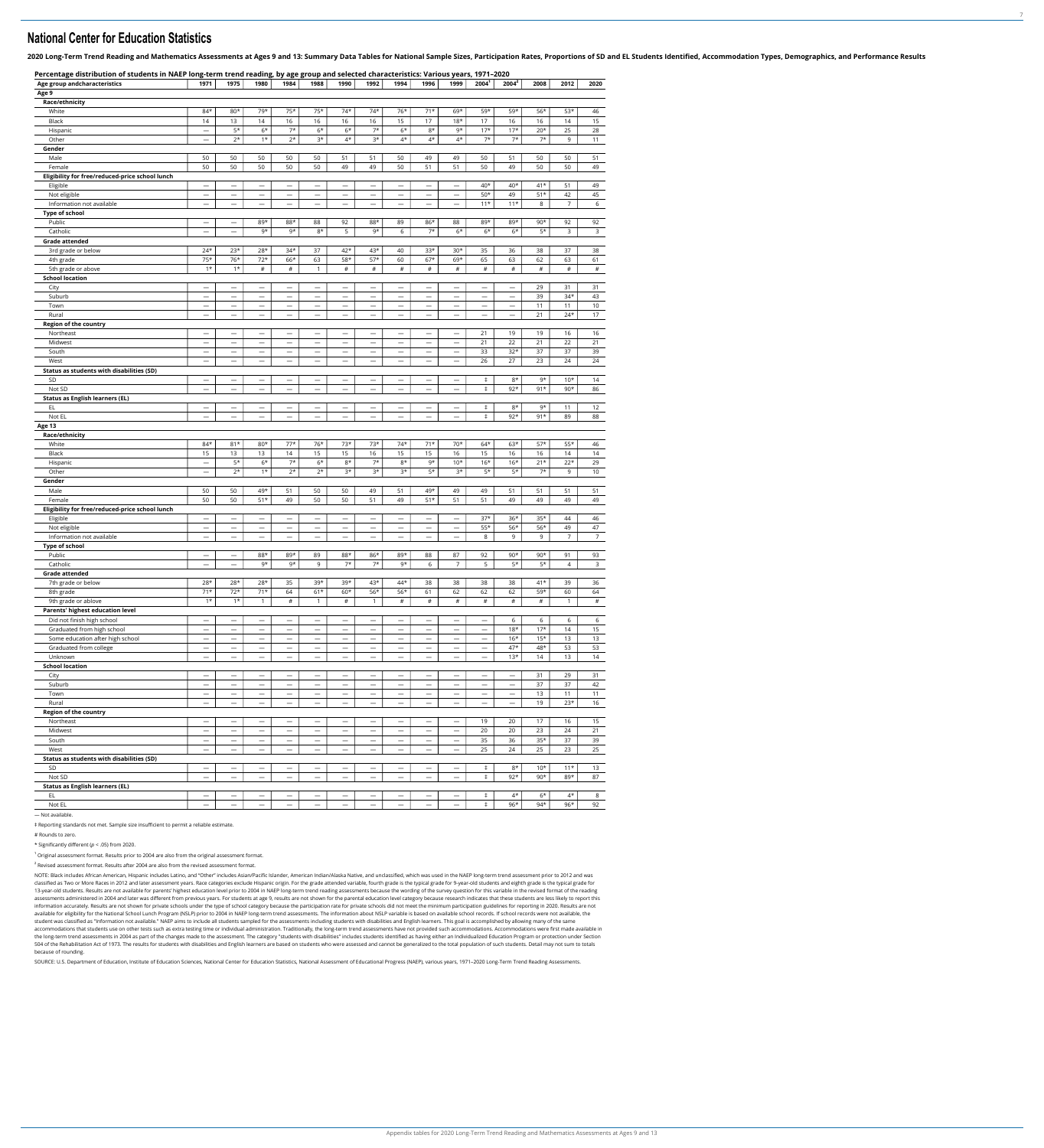<span id="page-9-0"></span>2020 Long-Term Trend Reading and Mathematics Assessments at Ages 9 and 13: Summary Data Tables for National Sample Sizes, Participation Rates, Proportions of SD and EL Students Identified, Accommodation Types, Demographics

**Average score results in NAEP long-term trend reading, by age group and selected characteristics: Various years, 1971–2020** 

| Age group andcharacteristics                       | 1971                                   | 1975                     | 1980                                                       | 1984                          | 1988                                                 | 1990                                   | 1992                                   | 1994                                                 | 1996                          | 1999                                                 | 2004 <sup>1</sup>                      | $2004^2$          | 2008          | 2012       | 2020       |
|----------------------------------------------------|----------------------------------------|--------------------------|------------------------------------------------------------|-------------------------------|------------------------------------------------------|----------------------------------------|----------------------------------------|------------------------------------------------------|-------------------------------|------------------------------------------------------|----------------------------------------|-------------------|---------------|------------|------------|
| Age 9                                              |                                        |                          |                                                            |                               |                                                      |                                        |                                        |                                                      |                               |                                                      |                                        |                   |               |            |            |
| <b>Overall average score</b>                       | 208*                                   | $210*$                   | $215*$                                                     | $211*$                        | $212*$                                               | 209*                                   | $211*$                                 | $211*$                                               | $212*$                        | $212*$                                               | 219                                    | $216*$            | 220           | 221        | 220        |
| Race/ethnicity                                     |                                        |                          |                                                            |                               |                                                      |                                        |                                        |                                                      |                               |                                                      |                                        |                   |               |            |            |
| White<br>Black                                     | $214*$<br>170*                         | $217*$<br>$181*$         | $221*$<br>189*                                             | 218*<br>186*                  | $218*$<br>189*                                       | $217*$<br>182*                         | 218*<br>185*                           | $218*$<br>185*                                       | 220*<br>191*                  | $221*$<br>186*                                       | 226<br>200                             | 224*<br>197*      | 228<br>204    | 229<br>206 | 228<br>205 |
| Hispanic                                           | $\overline{\phantom{m}}$               | 183*                     | 190*                                                       | 187*                          | $194*$                                               | 189*                                   | 192*                                   | 186*                                                 | 195*                          | 193*                                                 | 205                                    | 199*              | 207           | 208        | 210        |
| Other                                              | $\qquad \qquad -$                      | 208*                     | $218*$                                                     | 222                           | 228                                                  | 206*                                   | 208*                                   | $211*$                                               | $214*$                        | $215*$                                               | 230                                    | 225               | 231           | 230        | 229        |
| Gender                                             |                                        |                          |                                                            |                               |                                                      |                                        |                                        |                                                      |                               |                                                      |                                        |                   |               |            |            |
| Male                                               | $201*$                                 | 204*                     | $210*$                                                     | 207*                          | $207*$                                               | $204*$                                 | 206*                                   | 207*                                                 | 207*                          | 209*                                                 | 216                                    | $212*$            | 216           | 218        | 217        |
| Female                                             | $214*$                                 | $216*$                   | 220                                                        | $214*$                        | $216*$                                               | $215*$                                 | $215*$                                 | $215*$                                               | $218*$                        | $215*$                                               | 221                                    | 219               | 224           | 223        | 222        |
| Eligibility for free/reduced-price school lunch    |                                        |                          |                                                            |                               |                                                      |                                        |                                        |                                                      |                               |                                                      |                                        |                   |               |            |            |
| Eligible                                           | $\qquad \qquad -$                      | —                        |                                                            | —                             | $\overline{\phantom{m}}$                             | $\qquad \qquad -$                      | $\qquad \qquad -$                      |                                                      | $\qquad \qquad -$             | $\overline{\phantom{m}}$                             | 205                                    | 199*              | 204           | 207        | 207        |
| Not eligible                                       | $\qquad \qquad -$                      | $\qquad \qquad -$        |                                                            | —                             | $\overline{\phantom{m}}$                             | $\qquad \qquad -$                      | $\qquad \qquad -$                      |                                                      | $\overline{\phantom{0}}$      | $\qquad \qquad -$                                    | $227*$                                 | $227*$            | 230           | 235        | 232        |
| Information not available<br><b>Type of school</b> | —                                      | $\overline{\phantom{0}}$ | $\overline{\phantom{0}}$                                   | $\overline{\phantom{0}}$      |                                                      | $\overline{\phantom{0}}$               | $\overline{\phantom{0}}$               | —                                                    |                               | $\qquad \qquad$                                      | 229                                    | 227               | 237           | 237        | 231        |
| Public                                             | $\qquad \qquad -$                      | —                        | $214*$                                                     | 209*                          | $210*$                                               | 208*                                   | 209*                                   | 209*                                                 | $210*$                        | $210*$                                               | 217                                    | $214*$            | 218           | 220        | 219        |
| Catholic                                           | $\overline{\phantom{0}}$               |                          | 226                                                        | $221*$                        | 223                                                  | 225                                    | 223                                    | 223                                                  | 227                           | 225                                                  | 228                                    | 230               | 235           | 231        | 229        |
| <b>Grade attended</b>                              |                                        |                          |                                                            |                               |                                                      |                                        |                                        |                                                      |                               |                                                      |                                        |                   |               |            |            |
| 3rd grade or below                                 | $178*$                                 | 183*                     | 189*                                                       | $187*$                        | 193*                                                 | 189*                                   | 192*                                   | 194*                                                 | 196*                          | 195*                                                 | $203*$                                 | $201*$            | 207           | 207        | 206        |
| 4th grade                                          | $217*$                                 | $218*$                   | $225*$                                                     | $223*$                        | $223*$                                               | 224*                                   | 224*                                   | $222*$                                               | $221*$                        | $219*$                                               | 227                                    | 224*              | 228           | 229        | 228        |
| 5th grade or above                                 | 232                                    | 226                      | 243                                                        | 254                           | $\ddagger$                                           | $\ddagger$                             | $\ddagger$                             | $\ddagger$                                           | $\ddagger$                    | $\ddagger$                                           | $\ddagger$                             | $\ddagger$        | $\ddagger$    | $\ddagger$ | $\ddagger$ |
| <b>School location</b>                             |                                        |                          |                                                            |                               |                                                      |                                        |                                        |                                                      |                               |                                                      |                                        |                   |               |            |            |
| City                                               | $\overline{\phantom{m}}$               | $\qquad \qquad -$        | $\qquad \qquad \longleftarrow$                             | —                             | $\overline{\phantom{m}}$                             | $\qquad \qquad -$                      | $\qquad \qquad -$                      | $\overline{\phantom{m}}$                             | —                             | $\overline{\phantom{m}}$                             | $\qquad \qquad -$                      | $\qquad \qquad -$ | 215           | 216        | 213        |
| Suburb<br>Town                                     | $\qquad \qquad -$                      | $\qquad \qquad -$<br>—   |                                                            | —<br>—                        | $\overline{\phantom{m}}$<br>$\overline{\phantom{m}}$ | $\qquad \qquad -$<br>$\qquad \qquad -$ | $\qquad \qquad =$<br>$\qquad \qquad -$ | —                                                    | —<br>—                        | $\overline{\phantom{m}}$<br>$\overline{\phantom{m}}$ | $\qquad \qquad -$<br>$\qquad \qquad -$ |                   | 225<br>215    | 226<br>218 | 225<br>219 |
| Rural                                              | $\overline{\phantom{0}}$               |                          |                                                            |                               |                                                      | —                                      | —                                      |                                                      |                               |                                                      | $\overline{\phantom{0}}$               |                   | 220           | 220        | 219        |
| <b>Region of the country</b>                       |                                        |                          |                                                            |                               |                                                      |                                        |                                        |                                                      |                               |                                                      |                                        |                   |               |            |            |
| Northeast                                          | $\overline{\phantom{m}}$               | $\qquad \qquad -$        |                                                            | —                             | $\overline{\phantom{m}}$                             | $\qquad \qquad -$                      | $\qquad \qquad$                        |                                                      | —                             | $\overline{\phantom{m}}$                             | 223                                    | 221               | 226           | 227        | 226        |
| Midwest                                            |                                        | $\qquad \qquad -$        | —                                                          | —                             | $\overline{\phantom{m}}$                             | $\qquad \qquad -$                      | $\qquad \qquad =$                      | —                                                    | —                             | $\qquad \qquad -$                                    | 221                                    | 217               | 218           | 219        | 221        |
| South                                              | $\qquad \qquad -$                      | $\qquad \qquad -$        | $\qquad \qquad -$                                          | —                             | $\overline{\phantom{m}}$                             | $\qquad \qquad -$                      | $\qquad \qquad -$                      | $\qquad \qquad -$                                    | —                             | $\overline{\phantom{m}}$                             | 217                                    | $214*$            | 221           | 222        | 220        |
| West                                               | $\overline{\phantom{0}}$               | $\overline{\phantom{0}}$ |                                                            | —                             | $\hspace{0.1mm}-\hspace{0.1mm}$                      | $\qquad \qquad -$                      | $\qquad \qquad =$                      | $\qquad \qquad$                                      | —                             | $\overline{\phantom{m}}$                             | 215                                    | 212               | 216           | 217        | 215        |
| Status as students with disabilities (SD)          |                                        |                          |                                                            |                               |                                                      |                                        |                                        |                                                      |                               |                                                      |                                        |                   |               |            |            |
| SD                                                 | $\qquad \qquad -$                      | $\qquad \qquad$          | $\qquad \qquad -$                                          |                               |                                                      | $\qquad \qquad -$                      | —                                      | $\qquad \qquad -$                                    | $\overline{\phantom{0}}$      |                                                      | $\ddagger$                             | 178*<br>$219*$    | 182           | 183        | 187        |
| Not SD<br><b>Status as English learners (EL)</b>   | —                                      | —                        | —                                                          |                               |                                                      | $\overline{\phantom{0}}$               | $\overline{\phantom{0}}$               | —                                                    |                               |                                                      | $\ddagger$                             |                   | 224           | 225        | 225        |
| EL                                                 | $\qquad \qquad -$                      | —                        | $\qquad \qquad -$                                          | —                             | $\overline{\phantom{m}}$                             | $\qquad \qquad -$                      | —                                      | $\qquad \qquad -$                                    | —                             | $\overline{\phantom{m}}$                             | $\ddagger$                             | 187*              | 193           | 191        | 193        |
| Not EL                                             | $\overline{\phantom{0}}$               |                          |                                                            |                               |                                                      | $\overline{\phantom{0}}$               |                                        |                                                      |                               |                                                      | $\ddagger$                             | $218*$            | 223           | 225        | 223        |
| Age 13                                             |                                        |                          |                                                            |                               |                                                      |                                        |                                        |                                                      |                               |                                                      |                                        |                   |               |            |            |
| <b>Overall average score</b>                       | 255*                                   | 256*                     | 258                                                        | $257*$                        | $257*$                                               | $257*$                                 | 260                                    | 258                                                  | 258                           | 259                                                  | 259                                    | $257*$            | 260           | $263*$     | 260        |
| Race/ethnicity                                     |                                        |                          |                                                            |                               |                                                      |                                        |                                        |                                                      |                               |                                                      |                                        |                   |               |            |            |
| White                                              | $261*$                                 | 262*                     | 264*                                                       | 263*                          | $261*$                                               | $262*$                                 | 266                                    | 265*                                                 | 266                           | 267                                                  | 266                                    | 265*              | 268           | 270        | 269        |
| <b>Black</b>                                       | 222*                                   | 226*                     | $233*$<br>$237*$                                           | 236*                          | 243                                                  | 241                                    | 238                                    | $234*$                                               | $234*$                        | 238                                                  | 244                                    | 239               | 247           | 247        | 244        |
| Hispanic<br>Other                                  | $\qquad \qquad -$<br>$\qquad \qquad -$ | 232*<br>256*             | 254*                                                       | 240*<br>$261*$                | 240*<br>269                                          | 238*<br>253*                           | 239*<br>268                            | 235*<br>$257*$                                       | 238*<br>$253*$                | 244<br>258*                                          | $242*$<br>265*                         | $241*$<br>264*    | $242*$<br>270 | 249<br>280 | 250<br>273 |
| Gender                                             |                                        |                          |                                                            |                               |                                                      |                                        |                                        |                                                      |                               |                                                      |                                        |                   |               |            |            |
| Male                                               | 250*                                   | 250*                     | 254                                                        | 253*                          | 252*                                                 | $251*$                                 | 254                                    | $251*$                                               | $251*$                        | 254                                                  | 254                                    | 252*              | 256           | 259        | 255        |
| Female                                             | $261*$                                 | 262*                     | 263                                                        | 262*                          | 263                                                  | 263                                    | 265                                    | 266                                                  | 264                           | 265                                                  | 264                                    | 262*              | 264           | 267        | 265        |
| Eligibility for free/reduced-price school lunch    |                                        |                          |                                                            |                               |                                                      |                                        |                                        |                                                      |                               |                                                      |                                        |                   |               |            |            |
| Eligible                                           |                                        | $\overline{\phantom{0}}$ | $\overline{\phantom{m}}$                                   | $\overline{\phantom{0}}$      | $\overline{\phantom{m}}$                             | $\qquad \qquad -$                      | $\overline{\phantom{0}}$               | $\overline{\phantom{m}}$                             | $\overline{\phantom{0}}$      | $\overline{\phantom{m}}$                             | 245                                    | $241*$            | 244*          | 247        | 247        |
| Not eligible                                       | —                                      | $\overline{\phantom{0}}$ | —                                                          | —                             |                                                      | —                                      | $\overline{\phantom{0}}$               | —                                                    | $\overline{\phantom{0}}$      | $\overline{\phantom{m}}$                             | 266*                                   | 264*              | 268*          | 274        | 273        |
| Information not available                          | $\overline{\phantom{0}}$               | $\overline{\phantom{0}}$ | —                                                          | —                             | $\overline{\phantom{m}}$                             | $\qquad \qquad -$                      | $\overline{\phantom{0}}$               | $\overline{\phantom{0}}$                             |                               |                                                      | $273*$                                 | $274*$            | 271           | 282*       | 264        |
| <b>Type of school</b>                              |                                        |                          | $257*$                                                     |                               |                                                      | 255*                                   |                                        |                                                      |                               |                                                      |                                        |                   |               | 261        |            |
| Public<br>Catholic                                 | $\overline{\phantom{0}}$               | —<br>—                   | 270*                                                       | 255*<br>270*                  | 256*<br>266*                                         | 273                                    | 257<br>275                             | 256*<br>273                                          | 256*<br>275                   | 257<br>279                                           | 257<br>278                             | 255*<br>276       | 258<br>275    | 277        | 260<br>277 |
| <b>Grade attended</b>                              |                                        |                          |                                                            |                               |                                                      |                                        |                                        |                                                      |                               |                                                      |                                        |                   |               |            |            |
| 7th grade or below                                 | 230*                                   | 232*                     | $240*$                                                     | 239*                          | $243*$                                               | 243*                                   | 243*                                   | $244*$                                               | 245*                          | 247                                                  | 249                                    | 246*              | 250           | 251        | 250        |
| 8th grade                                          | 265                                    | 265                      | 266                                                        | 267                           | 267                                                  | 266                                    | $272*$                                 | 269*                                                 | 266                           | 267                                                  | 265                                    | 263               | 266           | 270*       | 266        |
| 9th grade or ablove                                | 278                                    | 278                      | 274                                                        | $\ddagger$                    | $\ddagger$                                           | $\ddagger$                             | $\ddagger$                             | $\ddagger$                                           | $\ddagger$                    | $\ddagger$                                           | $\ddagger$                             | $\ddagger$        | $\ddagger$    | $\ddagger$ | $\ddagger$ |
| <b>Parents' highest education level</b>            |                                        |                          |                                                            |                               |                                                      |                                        |                                        |                                                      |                               |                                                      |                                        |                   |               |            |            |
| Did not finish high school                         | $\overline{\phantom{m}}$               | —                        | $\overline{\phantom{m}}$                                   | —                             | $\hspace{0.05cm}$                                    | $\qquad \qquad -$                      | $\overline{\phantom{0}}$               | $\qquad \qquad -$                                    | —                             | $\hspace{0.05cm}$                                    |                                        | 238*              | 239*          | 248        | 249        |
| Graduated from high school                         | $\overline{\phantom{0}}$               | $\overline{\phantom{0}}$ | $\overline{\phantom{0}}$                                   | $\overline{\phantom{0}}$      |                                                      | $\overline{\phantom{0}}$               | $\qquad \qquad =$                      | $\overline{\phantom{0}}$                             | $\overline{\phantom{0}}$      |                                                      | $\qquad \qquad -$                      | 249               | $251*$        | 248        | 246        |
| Some education after high school                   | $\qquad \qquad -$                      | $\qquad \qquad -$        | —                                                          | —                             | $\overline{\phantom{m}}$                             |                                        | $\qquad \qquad =$                      | —                                                    | —                             | $\overline{\phantom{m}}$                             | $\qquad \qquad -$                      | 261<br>266*       | 265*<br>270   | 264<br>273 | 260<br>272 |
| Graduated from college<br>Unknown                  | $\qquad \qquad -$<br>—                 | $\qquad \qquad -$<br>—   | $\qquad \qquad \longleftarrow$<br>$\overline{\phantom{0}}$ | —<br>$\overline{\phantom{0}}$ | $\overline{\phantom{m}}$                             | $\qquad \qquad -$<br>$-$               | $\overline{\phantom{0}}$<br>$=$        | $\overline{\phantom{m}}$<br>$\overline{\phantom{0}}$ | —<br>$\overline{\phantom{0}}$ | $\overline{\phantom{m}}$                             | $\overline{\phantom{0}}$<br>$-$        | 238               | 241           | 243        | 241        |
| <b>School location</b>                             |                                        |                          |                                                            |                               |                                                      |                                        |                                        |                                                      |                               |                                                      |                                        |                   |               |            |            |
| City                                               | $\qquad \qquad -$                      | —                        | $\equiv$                                                   | $\overline{\phantom{0}}$      |                                                      | $\qquad \qquad -$                      | —                                      | $\equiv$                                             | $\overline{\phantom{0}}$      |                                                      | $\qquad \qquad -$                      | $\qquad \qquad$   | 254           | 260        | 256        |
| Suburb                                             | $\qquad \qquad -$                      | $\qquad \qquad -$        | $\overline{\phantom{m}}$                                   | —                             | $\overline{\phantom{m}}$                             | $\qquad \qquad -$                      |                                        | $\overline{\phantom{m}}$                             | —                             | $\overline{\phantom{m}}$                             | $\qquad \qquad -$                      |                   | 265           | 268        | 265        |
| Town                                               | $\qquad \qquad -$                      | $\qquad \qquad -$        | $\qquad \qquad \longleftarrow$                             | —                             | $\hspace{0.1mm}-\hspace{0.1mm}$                      | $\qquad \qquad -$                      | $\qquad \qquad$                        |                                                      | —                             | $\hspace{0.1mm}-\hspace{0.1mm}$                      | $\qquad \qquad -$                      | $\qquad \qquad =$ | 258           | 256        | 255        |
| Rural                                              |                                        |                          |                                                            |                               |                                                      | $\overline{\phantom{0}}$               | $\overline{\phantom{0}}$               | —                                                    |                               |                                                      |                                        | $\qquad \qquad$   | 260           | 261        | 258        |
| Region of the country                              |                                        |                          |                                                            |                               |                                                      |                                        |                                        |                                                      |                               |                                                      |                                        |                   |               |            |            |
| Northeast                                          | $\qquad \qquad -$                      | $\qquad \qquad -$        | $\overline{\phantom{m}}$                                   | —                             | $\hspace{0.1mm}-\hspace{0.1mm}$                      | $\overline{\phantom{0}}$               | $\qquad \qquad$                        | $\qquad \qquad -$                                    | —                             | $\overline{\phantom{m}}$                             | 265                                    | 264               | 264           | $270*$     | 262        |
| Midwest                                            | $\qquad \qquad -$                      | —                        |                                                            | —                             | $\hspace{0.05cm}$                                    | $\qquad \qquad -$                      | $\overline{\phantom{0}}$               | $\overbrace{\phantom{1232211}}$                      | —                             | $\equiv$                                             | 260                                    | 259               | 262           | 263        | 263        |
| South                                              | $\qquad \qquad -$                      |                          |                                                            | —                             |                                                      | $\overline{\phantom{0}}$               | $\overline{\phantom{0}}$               | $\overline{\phantom{0}}$                             | —                             | $\qquad \qquad -$                                    | 257                                    | 254*              | 261           | 261        | 259        |
| West<br>Status as students with disabilities (SD)  | —                                      | —                        |                                                            | $\overline{\phantom{0}}$      |                                                      | —                                      | $=$                                    | —                                                    | —                             | $\hspace{0.05cm}$                                    | 255                                    | 252               | 253           | 261        | 258        |
| SD                                                 | $\qquad \qquad -$                      | $\qquad \qquad -$        |                                                            | —                             | $\overline{\phantom{m}}$                             | $\qquad \qquad -$                      | $\qquad \qquad =$                      | $\qquad \qquad -$                                    | —                             | $\hspace{0.05cm}$                                    | $\ddagger$                             | $216*$            | 224           | 224        | 225        |
| Not SD                                             | $\overline{\phantom{0}}$               | —                        | $\overline{\phantom{0}}$                                   |                               |                                                      |                                        | $\overline{\phantom{0}}$               | $\overline{\phantom{0}}$                             |                               |                                                      | $\ddagger$                             | 260*              | 264           | 267        | 265        |
| <b>Status as English learners (EL)</b>             |                                        |                          |                                                            |                               |                                                      |                                        |                                        |                                                      |                               |                                                      |                                        |                   |               |            |            |
| EL                                                 | $\qquad \qquad -$                      | $\qquad \qquad -$        | $\qquad \qquad \longleftarrow$                             | —                             | $\overline{\phantom{m}}$                             | $\qquad \qquad -$                      | $\qquad \qquad -$                      | $\overline{\phantom{m}}$                             | —                             | $\qquad \qquad -$                                    | $\ddagger$                             | 217               | 217           | 217        | 221        |
| Not EL                                             | —                                      | $\overline{\phantom{0}}$ | $\equiv$                                                   | —                             | $\overline{\phantom{m}}$                             | —                                      | $=$                                    | —                                                    | —                             |                                                      | $\ddagger$                             | 258*              | 262           | 265        | 263        |

NOTE: NOTE: Black includes African American, Hispanic includes Latino, and "Other" includes Asian/Pacific Islander, American Indian/Alaska Native, and unclassified, which was used in the NAEP long-term trend assessment prior to 2012 and was classified as Two or More Races in 2012 and later assessment years. Race categories exclude Hispanic origin. For the grade attended variable, fourth grade is the typical grade for 9-year-old students and eighth grade is the typical grade for 13-year-old students. Results are not available for parents' highest education level prior to 2004 in NAEP long-term trend reading assessments because the wording of the survey question for this variable in the revised format of the reading assessments administered in 2004 and later was different from previous years. For students at age 9, results are not shown for the parental education level category because research indicates that these students are less likely to report this information accurately. Results are not shown for private schools under the type of school category because the participation rate for private schools did not meet the minimum participation guidelines for reporting in 2020. Results are not available for eligibility for the National School Lunch Program (NSLP) prior to 2004 in NAEP long-term trend assessments. The information about NSLP variable is based on available school records. If school records were not available, the student was classified as "Information not available." NAEP aims to include all students sampled for the assessments including students with disabilities and English learners. This goal is accomplished by allowing many of the same accommodations that students use on other tests such as extra testing time or individual administration. Traditionally, the long-term trend assessments have not provided such accommodations. Accommodations were first made available in the long-term trend assessments in 2004 as part of the changes made to the assessment. The category "students with disabilities" includes students identified as having either an Individualized Education Program or protection under Section 504 of the Rehabilitation Act of 1973. The results for students with disabilities and English learners are based on students who were assessed and cannot be generalized to the total population of such students.

— Not available.

‡ Reporting standards not met. Sample size insufficient to permit a reliable estimate.

\* Significantly different (*p* < .05) from 2020.

 $1$  Original assessment format. Results prior to 2004 are also from the original assessment format.

 $<sup>2</sup>$  Revised assessment format. Results after 2004 are also from the revised assessment format.</sup>

SOURCE: U.S. Department of Education, Institute of Education Sciences, National Center for Education Statistics, National Assessment of Educational Progress (NAEP), various years, 1971–2020 Long-Term Trend Reading Assessments.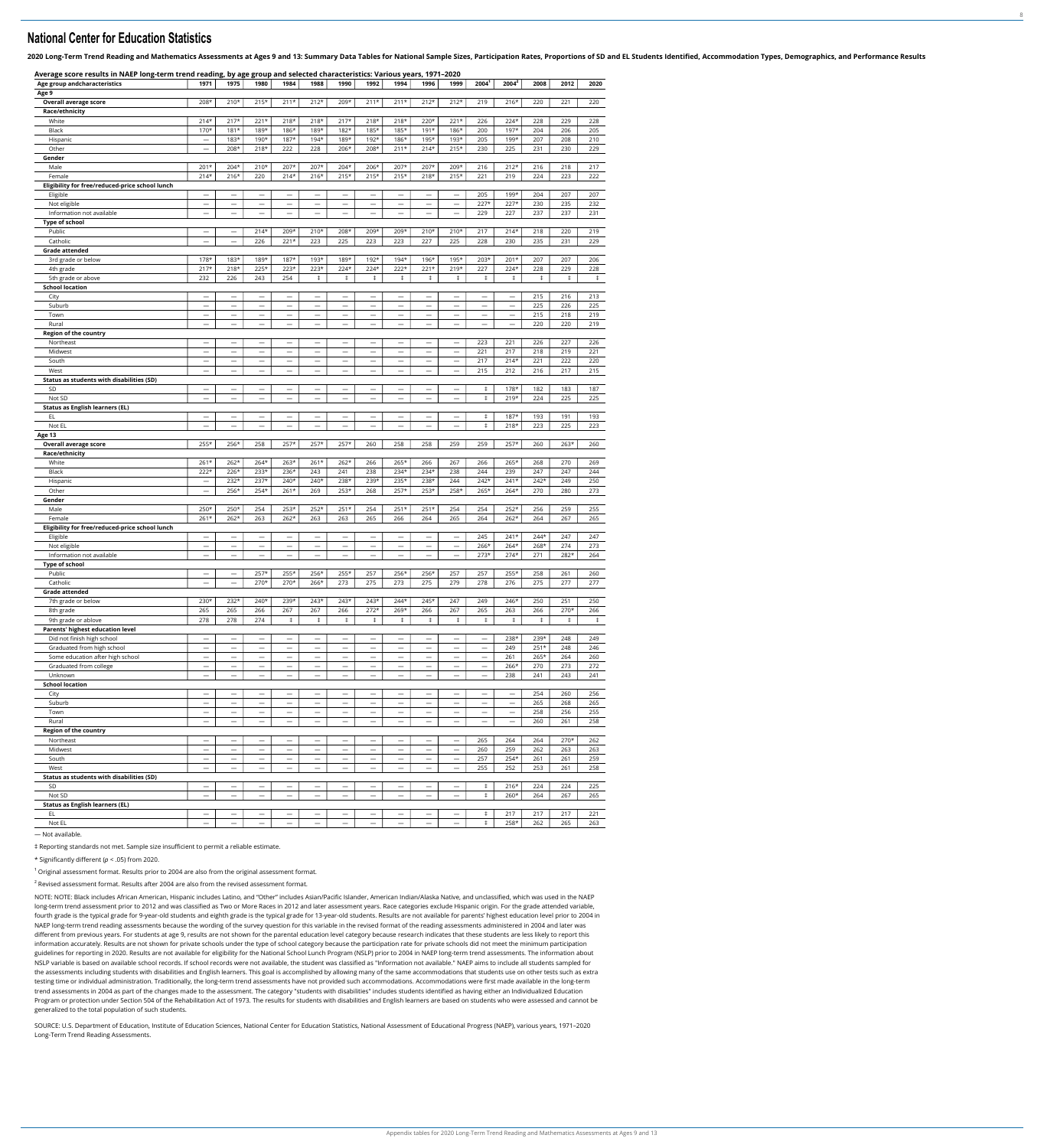<span id="page-10-0"></span>2020 Long-Term Trend Reading and Mathematics Assessments at Ages 9 and 13: Summary Data Tables for National Sample Sizes, Participation Rates, Proportions of SD and EL Students Identified, Accommodation Types, Demographics

| Age group andcharacteristics                    | ິ<br>1978                | 1982                     | 1986                     | 1990                     | - ب<br>ັ<br>1992               | 1994                     | 1996                             | 1999                     | 2004 <sup>1</sup>        | $2004^2$                 | 2008  | 2012           | 2020            |
|-------------------------------------------------|--------------------------|--------------------------|--------------------------|--------------------------|--------------------------------|--------------------------|----------------------------------|--------------------------|--------------------------|--------------------------|-------|----------------|-----------------|
| Age 9                                           |                          |                          |                          |                          |                                |                          |                                  |                          |                          |                          |       |                |                 |
| Race/ethnicity                                  |                          |                          |                          |                          |                                |                          |                                  |                          |                          |                          |       |                |                 |
|                                                 | 79*                      | 79*                      | $77*$                    | $74*$                    | $75*$                          | $75*$                    | $72*$                            | $70*$                    | $60*$                    | 59*                      | $54*$ | 52             |                 |
| White                                           |                          |                          |                          |                          |                                |                          |                                  |                          |                          |                          |       |                | 46              |
| Black                                           | 14                       | 14                       | 15                       | 16                       | 16                             | 15                       | 16                               | $18*$                    | 15                       | 16                       | 16    | 13             | 15              |
| Hispanic                                        | $5*$                     | $5*$                     | $6*$                     | $5^{\star}$              | $6*$                           | $6*$                     | $8*$                             | $8*$                     | $18*$                    | $18*$                    | $23*$ | 26             | 29              |
| Other                                           | $1*$                     | $2*$                     | $2*$                     | $4*$                     | $3*$                           | $4*$                     | $5*$                             | $4*$                     | $7*$                     | $7^{\star}$              | $7*$  | 9              | 10              |
| Gender                                          |                          |                          |                          |                          |                                |                          |                                  |                          |                          |                          |       |                |                 |
| Male                                            | 50                       | 49                       | 50                       | 49                       | 49                             | 49                       | 50                               | 49                       | 49                       | 50                       | 50    | 50             | 50              |
| Female                                          | 50                       | 51                       | 50                       | 51                       | 51                             | 51                       | 50                               | 51                       | 51                       | 50                       | 50    | 50             | 50              |
| Eligibility for free/reduced-price school lunch |                          |                          |                          |                          |                                |                          |                                  |                          |                          |                          |       |                |                 |
| Eligible                                        | $\overline{\phantom{m}}$ | $\qquad \qquad -$        | $\qquad \qquad -$        | $\qquad \qquad -$        | $\qquad \qquad -$              | $\qquad \qquad -$        | $\overbrace{\phantom{12322111}}$ | $\qquad \qquad -$        | $39*$                    | $41*$                    | $42*$ | 51             | 50              |
| Not eligible                                    | $\qquad \qquad -$        | $\overline{\phantom{m}}$ | $\qquad \qquad -$        | $\overline{\phantom{m}}$ | $\qquad \qquad -$              | $\qquad \qquad -$        | $\overline{\phantom{m}}$         | $\qquad \qquad -$        | $49*$                    | 49*                      | $50*$ | 42             | 44              |
| Information not available                       | $\qquad \qquad -$        | $\overline{\phantom{m}}$ | $\qquad \qquad -$        | $\overline{\phantom{m}}$ | $\qquad \qquad -$              | $\qquad \qquad -$        | $\overline{\phantom{m}}$         | $\qquad \qquad -$        | $11*$                    | $10*$                    | 8     | $\overline{7}$ | 6               |
| Type of school                                  |                          |                          |                          |                          |                                |                          |                                  |                          |                          |                          |       |                |                 |
| Public                                          | 89                       | $86*$                    | $84*$                    | 89                       | $87*$                          | 88*                      | $87*$                            | $88*$                    | $88\text{\texttt{*}}$    | $90*$                    | $90*$ | 92             | 93              |
| Catholic                                        | $10*$                    | $9*$                     | $12*$                    | $7*$                     | $9*$                           | $7*$                     | $9*$                             | $8*$                     | $6*$                     | $5*$                     | $5*$  | 3              | $\mathsf{3}$    |
| <b>Grade attended</b>                           |                          |                          |                          |                          |                                |                          |                                  |                          |                          |                          |       |                |                 |
| 3rd grade or below                              | $26*$                    | $31*$                    | $34*$                    | $35*$                    | 38                             | $33*$                    | $33*$                            | $35*$                    | $35*$                    | $36*$                    | 39    | 37             | 40              |
|                                                 | $73*$                    | 69*                      | 66*                      | $65*$                    | 62                             | 66*                      | 66*                              | $65*$                    | $64*$                    | $64*$                    | 61    | 63             |                 |
| 4th grade                                       |                          |                          |                          |                          |                                |                          |                                  |                          |                          |                          |       |                | 60              |
| 5th grade or above                              | $1*$                     | $1*$                     | $#*$                     | $#*$                     | $\#$                           | $\#$                     | $\#$                             | $\#$                     | $#*$                     | $\#$                     | $\#$  | $\#$           | $\#$            |
| <b>School location</b>                          |                          |                          |                          |                          |                                |                          |                                  |                          |                          |                          |       |                |                 |
| City                                            | $\overline{\phantom{m}}$ | $\qquad \qquad -$        | $\overline{\phantom{0}}$ | $\overline{\phantom{0}}$ | $\overline{\phantom{0}}$       | $\overline{\phantom{0}}$ | $\overline{\phantom{0}}$         | $\overline{\phantom{m}}$ | $\overline{\phantom{0}}$ | $\qquad \qquad -$        | 29    | 31             | 31              |
| Suburb                                          | $\overline{\phantom{0}}$ | $\qquad \qquad -$        | $\qquad \qquad -$        | $\overline{\phantom{0}}$ | $\overline{\phantom{0}}$       | $\overline{\phantom{0}}$ | $\overline{\phantom{0}}$         | $\overline{\phantom{0}}$ | $\overline{\phantom{0}}$ | $\qquad \qquad -$        | 39    | $34*$          | 43              |
| Town                                            | $\qquad \qquad -$        | $\overline{\phantom{m}}$ | $\qquad \qquad -$        | $\overline{\phantom{0}}$ | $\qquad \qquad -$              | $\qquad \qquad -$        | $\overline{\phantom{0}}$         | $\qquad \qquad -$        | $\overline{\phantom{0}}$ | $\qquad \qquad -$        | 11    | 12             | $10\,$          |
| Rural                                           | $\overline{\phantom{m}}$ | $\qquad \qquad -$        | $\qquad \qquad -$        |                          |                                | $\qquad \qquad -$        |                                  |                          |                          | $\overline{\phantom{m}}$ | 21    | $24*$          | 17              |
| <b>Region of the country</b>                    |                          |                          |                          |                          |                                |                          |                                  |                          |                          |                          |       |                |                 |
| Northeast                                       | $\overline{\phantom{m}}$ | $\qquad \qquad -$        | $\qquad \qquad -$        | $\qquad \qquad -$        | $\qquad \qquad -$              | $\qquad \qquad -$        | $\overbrace{\phantom{12322111}}$ | $\qquad \qquad -$        | 19                       | 19                       | 18    | 16             | 16              |
| Midwest                                         | $\overline{\phantom{m}}$ | $\overline{\phantom{m}}$ | $\qquad \qquad -$        | $\overline{\phantom{m}}$ | $\qquad \qquad -$              | $\qquad \qquad -$        | $\qquad \qquad -$                | $\qquad \qquad -$        | 22                       | 22                       | 20    | 22             | 21              |
| South                                           | $\qquad \qquad -$        | $\qquad \qquad -$        | $\qquad \qquad -$        | $\qquad \qquad -$        | $\qquad \qquad -$              | $\qquad \qquad -$        | $\qquad \qquad -$                | $\qquad \qquad -$        | $31*$                    | $32*$                    | 38    | 38             | 39              |
| West                                            | $\qquad \qquad -$        | $\qquad \qquad -$        | $\qquad \qquad -$        | $\qquad \qquad -$        | $\qquad \qquad -$              | $\overline{\phantom{m}}$ | $\overline{\phantom{m}}$         | $\qquad \qquad -$        | 28                       | 27                       | 23    | 25             | 24              |
| Status as students with disabilities (SD)       |                          |                          |                          |                          |                                |                          |                                  |                          |                          |                          |       |                |                 |
| SD                                              | $\qquad \qquad -$        | $\overline{\phantom{m}}$ | $\qquad \qquad -$        | $\overline{\phantom{m}}$ | $\qquad \qquad -$              | $\qquad \qquad -$        | $\overline{\phantom{m}}$         | $\qquad \qquad -$        | $\ddagger$               | $9*$                     | $9*$  | $10*$          | 13              |
| Not SD                                          | $\qquad \qquad -$        | $\qquad \qquad -$        | $\qquad \qquad -$        | $\qquad \qquad -$        | $\qquad \qquad -$              | $\overline{\phantom{m}}$ | $\overline{\phantom{m}}$         | $\overline{\phantom{m}}$ | $\ddagger$               | $91*$                    | $91*$ | $90*$          | 87              |
| <b>Status as English learners (EL)</b>          |                          |                          |                          |                          |                                |                          |                                  |                          |                          |                          |       |                |                 |
| EL.                                             |                          |                          |                          |                          |                                |                          |                                  |                          | $\ddagger$               | $8*$                     | $10*$ |                |                 |
|                                                 | $\qquad \qquad -$        | $\qquad \qquad -$        | $\qquad \qquad -$        | $\overline{\phantom{m}}$ | $\qquad \qquad -$              | $\qquad \qquad -$        | $\qquad \qquad -$                | $\qquad \qquad -$        | $\ddagger$               |                          |       | 12             | 13              |
| Not EL                                          | $\qquad \qquad -$        | $\qquad \qquad$          |                          | $\qquad \qquad$          | $\qquad \qquad$                | $\qquad \qquad -$        | $\qquad \qquad -$                |                          |                          | $92*$                    | $90*$ | 88             | 87              |
| <b>Age 13</b>                                   |                          |                          |                          |                          |                                |                          |                                  |                          |                          |                          |       |                |                 |
| Race/ethnicity                                  |                          |                          |                          |                          |                                |                          |                                  |                          |                          |                          |       |                |                 |
| White                                           | $80*$                    | $79*$                    | $77*$                    | $73*$                    | $74*$                          | $73*$                    | $71*$                            | $71*$                    | $66*$                    | $62*$                    | 58*   | $56*$          | 46              |
| Black                                           | 13                       | 14                       | 14                       | 16                       | 16                             | 15                       | 15                               | 15                       | 15                       | 16                       | 15    | 15             | 14              |
| Hispanic                                        | $6*$                     | $5^{\star}$              | $7*$                     | $7*$                     | $7*$                           | $8*$                     | $9*$                             | $10*$                    | $15*$                    | $17*$                    | $21*$ | $21*$          | 29              |
| Other                                           | $1*$                     | $2*$                     | $2*$                     | $4*$                     | $3*$                           | $4*$                     | $4*$                             | $4*$                     | $4*$                     | $5*$                     | $6*$  | 8              | 10              |
| Gender                                          |                          |                          |                          |                          |                                |                          |                                  |                          |                          |                          |       |                |                 |
| Male                                            | $50*$                    | 50                       | 50                       | $50*$                    | 50                             | 49*                      | $48*$                            | 50                       | $48*$                    | 49*                      | $50*$ | 51             | 52              |
| Female                                          | $50*$                    | 50                       | 50                       | $50*$                    | 50                             | $51*$                    | $52*$                            | 50                       | $52*$                    | $51*$                    | $50*$ | 49             | 48              |
| Eligibility for free/reduced-price school lunch |                          |                          |                          |                          |                                |                          |                                  |                          |                          |                          |       |                |                 |
| Eligible                                        | $\overline{\phantom{0}}$ | $\qquad \qquad -$        | $\overline{\phantom{0}}$ | $\overline{\phantom{0}}$ | $\qquad \qquad \longleftarrow$ | $\overline{\phantom{0}}$ | $\overline{\phantom{0}}$         | $\overline{\phantom{m}}$ | $35*$                    | $36*$                    | $36*$ | 43             | 46              |
| Not eligible                                    | $\qquad \qquad -$        | $\qquad \qquad -$        | $\qquad \qquad -$        | $\overline{\phantom{0}}$ | $\qquad \qquad -$              | $\qquad \qquad -$        | $\overline{\phantom{0}}$         | $\overline{\phantom{m}}$ | $58*$                    | $56*$                    | $55*$ | 49             | 47              |
| Information not available                       | $\qquad \qquad -$        | $\qquad \qquad -$        | $\qquad \qquad -$        | $\qquad \qquad -$        | $\qquad \qquad -$              | $\overline{\phantom{m}}$ | $\overline{\phantom{m}}$         | $\overline{\phantom{m}}$ | $\overline{7}$           | 8                        | 9     | 8              | $7\overline{ }$ |
| Parents' highest education level                |                          |                          |                          |                          |                                |                          |                                  |                          |                          |                          |       |                |                 |
|                                                 | $12*$                    | $11*$                    | 8                        | $8*$                     | 6                              | 6                        | 6                                | 6                        | $\overline{7}$           | $\overline{7}$           | $7*$  | 5              | 6               |
| Did not finish high school                      |                          |                          | $31*$                    | $27*$                    |                                |                          |                                  | $21*$                    |                          |                          | $17*$ |                |                 |
| Graduated from high school                      | $33*$                    | $34*$                    |                          |                          | $23*$                          | $23*$                    | $23*$                            |                          | $19*$                    | $18*$                    |       | 15             | 13              |
| Some education after high school                | $14*$                    | $14*$                    | $16*$                    | $17*$                    | $18*$                          | $17*$                    | $17*$                            | $17*$                    | $15*$                    | $15*$                    | $14*$ | 13             | 12              |
| Graduated from college                          | $26*$                    | $32*$                    | $38*$                    | $41*$                    | $44*$                          | $46*$                    | 45*                              | $48*$                    | $47*$                    | $47*$                    | $48*$ | 54             | 53              |
| Unknown                                         | 15                       | $9*$                     | $8*$                     | $8*$                     | $8*$                           | $8*$                     | $10*$                            | $9*$                     | $12*$                    | $13*$                    | 14    | $12*$          | 15              |
| Type of school                                  |                          |                          |                          |                          |                                |                          |                                  |                          |                          |                          |       |                |                 |
| Public                                          | 91                       | 89*                      | 96                       | 90                       | 88*                            | 88*                      | 89                               | 88                       | 91                       | 92                       | $90*$ | 91             | 92              |
| Catholic                                        | $9*$                     | $8*$                     | 3                        | $7*$                     | $8*$                           | $9*$                     | $7*$                             | $\overline{7}$           | $6*$                     | 4                        | $5*$  | $\overline{4}$ | $\mathsf{3}$    |
| <b>Grade attended</b>                           |                          |                          |                          |                          |                                |                          |                                  |                          |                          |                          |       |                |                 |

| 9th grade or ablove                       | $1*$ .                   | $1*$                           | #                        |                          | #                              |                          |                          | $\#$ | #                        | #                        | #     | #           | #  |
|-------------------------------------------|--------------------------|--------------------------------|--------------------------|--------------------------|--------------------------------|--------------------------|--------------------------|------|--------------------------|--------------------------|-------|-------------|----|
| <b>School location</b>                    |                          |                                |                          |                          |                                |                          |                          |      |                          |                          |       |             |    |
| City                                      |                          |                                |                          |                          |                                |                          |                          |      |                          | $\overline{\phantom{m}}$ | 31    | 29          | 31 |
| Suburb                                    | $\hspace{0.05cm}$        | $\qquad \qquad \longleftarrow$ |                          |                          | $\hspace{0.05cm}$              |                          | —                        |      | —                        | $\overline{\phantom{0}}$ | 36    | 36          | 42 |
| Town                                      |                          | $\overline{\phantom{m}}$       |                          |                          | $\qquad \qquad \longleftarrow$ | $\overline{\phantom{0}}$ | —                        |      |                          | $\overline{\phantom{0}}$ | 14    | 11          | 12 |
| Rural                                     |                          |                                | $\overline{\phantom{m}}$ |                          | $\qquad \qquad \longleftarrow$ | $\qquad \qquad -$        | $\overline{\phantom{0}}$ |      | $\overline{\phantom{0}}$ | $\overline{\phantom{m}}$ | 19    | $23*$       | 16 |
| <b>Region of the country</b>              |                          |                                |                          |                          |                                |                          |                          |      |                          |                          |       |             |    |
| Northeast                                 |                          |                                |                          |                          |                                |                          |                          |      | 18                       | $20*$                    | 17    | 16          | 15 |
| Midwest                                   | $\hspace{0.05cm}$        | $\qquad \qquad \longleftarrow$ | $\overline{\phantom{0}}$ |                          | $\qquad \qquad \longleftarrow$ | $\overline{\phantom{0}}$ | —                        |      | 21                       | 20                       | 23    | 24          | 21 |
| South                                     |                          |                                | $\overline{\phantom{0}}$ |                          |                                | $\overline{\phantom{0}}$ |                          |      | 35                       | 36                       | 35    | 37          | 39 |
| West                                      | $\overline{\phantom{m}}$ | $\qquad \qquad \longleftarrow$ |                          |                          | $\qquad \qquad \longleftarrow$ |                          |                          |      | 25                       | 24                       | 25    | 23          | 25 |
| Status as students with disabilities (SD) |                          |                                |                          |                          |                                |                          |                          |      |                          |                          |       |             |    |
| SD                                        |                          |                                |                          |                          | —                              |                          |                          | —    | ŧ                        | $9*$                     | $10*$ | $11*$       | 13 |
| Not SD                                    | $\hspace{0.05cm}$        | $\overline{\phantom{m}}$       |                          | $\overline{\phantom{m}}$ | $\overline{\phantom{m}}$       |                          |                          |      | $\ddagger$               | $91*$                    | $90*$ | 89*         | 87 |
| <b>Status as English learners (EL)</b>    |                          |                                |                          |                          |                                |                          |                          |      |                          |                          |       |             |    |
| EL.                                       |                          |                                |                          | $\overline{\phantom{0}}$ |                                |                          |                          |      | ŧ                        | $5*$                     | $6*$  | $4^{\star}$ | 8  |
| Not EL                                    |                          |                                |                          |                          | —                              | –                        |                          |      | $\ddagger$               | $95*$                    | $94*$ | $96*$       | 92 |
| $\cdots$ $\cdots$                         |                          |                                |                          |                          |                                |                          |                          |      |                          |                          |       |             |    |

7th grade or below | 28\* | 28\* | 33 | 36 | 37 | 38 | 39 | 38 | 40\* | 39\* | 36 8th grade | 72\* | 70\* | 67 | 63 | 62 | 63 | 61 | 62 | 62 | 60\* | 60\* | 64

— Not available.

‡ Reporting standards not met. Sample size insufficient to permit a reliable estimate.

# Rounds to zero.

\* Significantly different (*p* < .05) from 2020.

 $1$  Original assessment format. Results prior to 2004 are also from the original assessment format.

 $2$  Revised assessment format. Results after 2004 are also from the revised assessment format.

NOTE: Black includes African American, Hispanic includes Latino, and "Other" includes Asian/Pacific Islander, American Indian/Alaska Native, and unclassified, which was used in the NAEP long-term trend assessment prior to 2012 and was classified as Two or More Races in 2012 and later assessment years. Race categories exclude Hispanic origin. For the grade attended variable, fourth grade is the typical grade for 9-year-old students and eighth grade is the typical grade for 13-year-old students. For students at age 9, results are not shown for the parental education level category because research indicates that these students are less likely to report this information accurately. Results are not shown for private schools under the type of school category because the participation rate for private schools did not meet the minimum participation guidelines for reporting in 2020. Results are not available for eligibility for the National School Lunch Program (NSLP) prior to 2004 in NAEP long-term trend assessments. The information about NSLP variable is based on available school records. If school records were not available, the student was classified as "Information not available." NAEP aims to include all students sampled for the assessments including students with disabilities and English learners. This goal is accomplished by allowing many of the same accommodations that students use on other tests such as extra testing time or individual administration. Traditionally, the longterm trend assessments have not provided such accommodations. Accommodations were first made available in the long-term trend assessments in 2004 as part of the changes made to the assessment. The category "students with disabilities" includes students identified as having either an Individualized Education Program or protection under Section 504 of the Rehabilitation Act of 1973. The results for students with disabilities and English learners are based on students who were assessed and cannot be generalized to the total population of such students. Detail may not sum to totals because of rounding.

SOURCE: U.S. Department of Education, Institute of Education Sciences, National Center for Education Statistics, National Assessment of Educational Progress (NAEP), various years, 1978–2020 Long-Term Trend Mathematics Assessments.